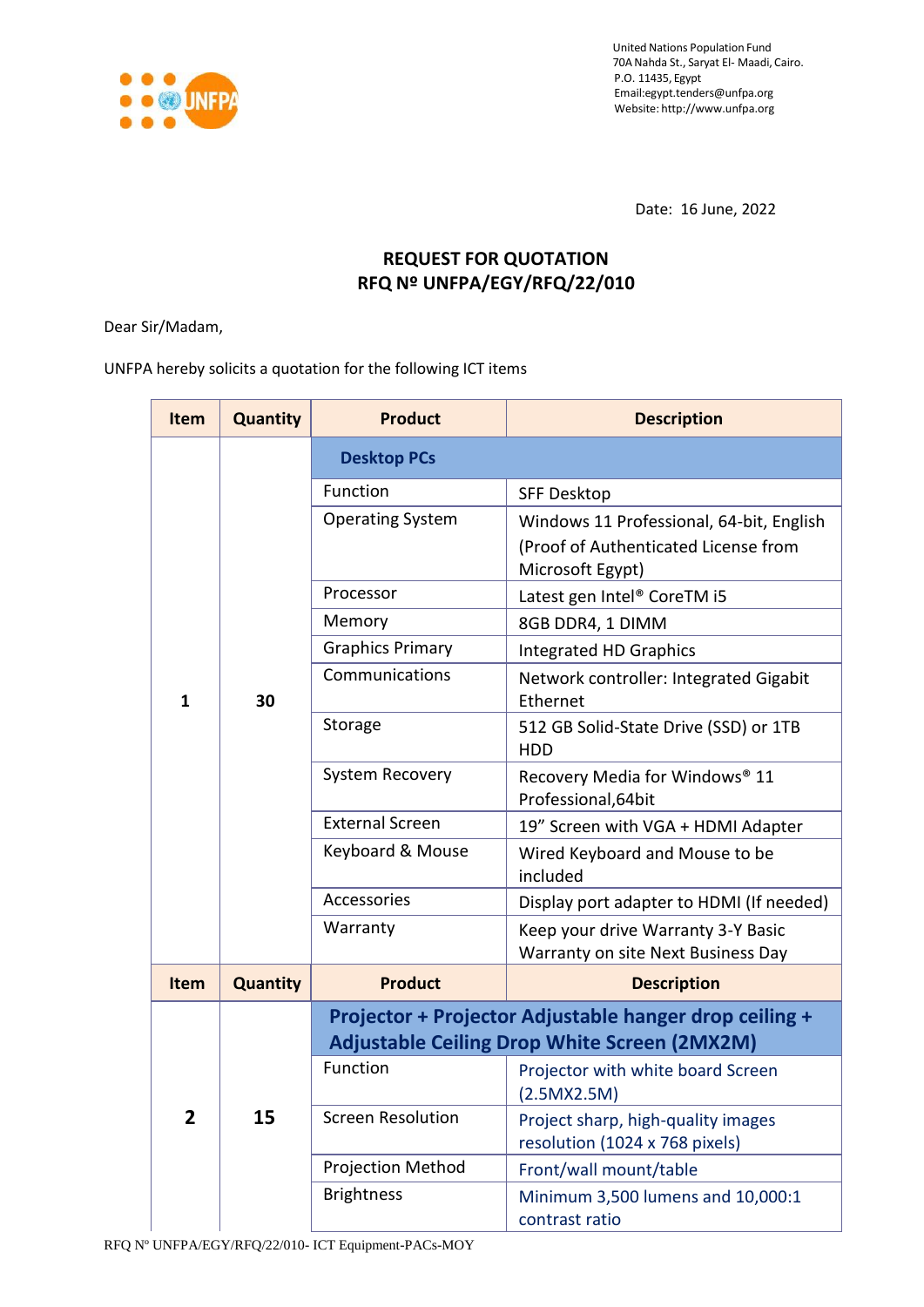

|             | Supported Video<br>Formats |                                       | <b>Up to 1080p</b>                                                                                                                             |  |  |
|-------------|----------------------------|---------------------------------------|------------------------------------------------------------------------------------------------------------------------------------------------|--|--|
|             |                            |                                       |                                                                                                                                                |  |  |
|             |                            | Speakers                              | Built in speakers, minimum 10W                                                                                                                 |  |  |
|             |                            | Lamp Life                             | Min ECO mode: Up to 4000 hours                                                                                                                 |  |  |
|             |                            | Min Normal mode                       | Up to 4000 hours                                                                                                                               |  |  |
|             |                            | Projector Hanger                      | Ceiling Mount hanger: Universal<br>Projector Ceiling Mount with Long<br>Adjustable Drop                                                        |  |  |
|             |                            | Screen (White Board)                  | Ceiling Electric Drop-Down White board<br>with remote control<br>Size: 2M X 2M                                                                 |  |  |
|             | Warranty                   |                                       | Minimum 1 year                                                                                                                                 |  |  |
| <b>Item</b> | <b>Quantity</b>            | <b>Product</b>                        | <b>Description</b>                                                                                                                             |  |  |
|             |                            | <b>PC Webcam</b>                      |                                                                                                                                                |  |  |
|             |                            | Function                              | PC Webcam Widescreen HD Pro Webcam                                                                                                             |  |  |
|             |                            | Interface                             | <b>USB 3.0</b>                                                                                                                                 |  |  |
|             | 30                         | <b>Operating System</b>               | Windows 8.1/8 and 10 Limited<br>functionality with Windows 7 and Mac<br>OS 10.7, 10.8, 10.9, 10.10, 10.15, 11 and<br>12                        |  |  |
|             |                            | Sensor Technology                     | <b>CMOS sensor technology</b>                                                                                                                  |  |  |
|             |                            | Resolution                            | Sensor Resolution: 1920 x 1080                                                                                                                 |  |  |
|             |                            | Still Image                           | 5-megapixel (2560 x 2048 pixel,<br>interpolated) photos Frames Per Second,<br>Up to 30 frames per second at 720p Field<br>of View 75° diagonal |  |  |
| 7           |                            | Image Features                        | Automatic face tracking Digital pan,<br>digital tilt, and 3x digital zoom                                                                      |  |  |
|             |                            | Auto focus                            | from $0.1$ m to $\geq 10$ m<br>Automatic image adjustment with                                                                                 |  |  |
|             |                            |                                       | manual override                                                                                                                                |  |  |
|             |                            | Windows Integration<br>Features       | <b>Video Conversation Feature Windows</b><br>call button delivers one touch access to<br>video conversation                                    |  |  |
|             |                            | <b>Webcam Controls and</b><br>Effects | Dashboard provides access to animated<br>video special effect features and webcam<br>controls                                                  |  |  |
|             |                            | Microphone                            | Integrated Omni-directional wideband<br>microphone                                                                                             |  |  |
|             |                            | <b>Frequency Response</b>             | 100 Hz - 18 kHz                                                                                                                                |  |  |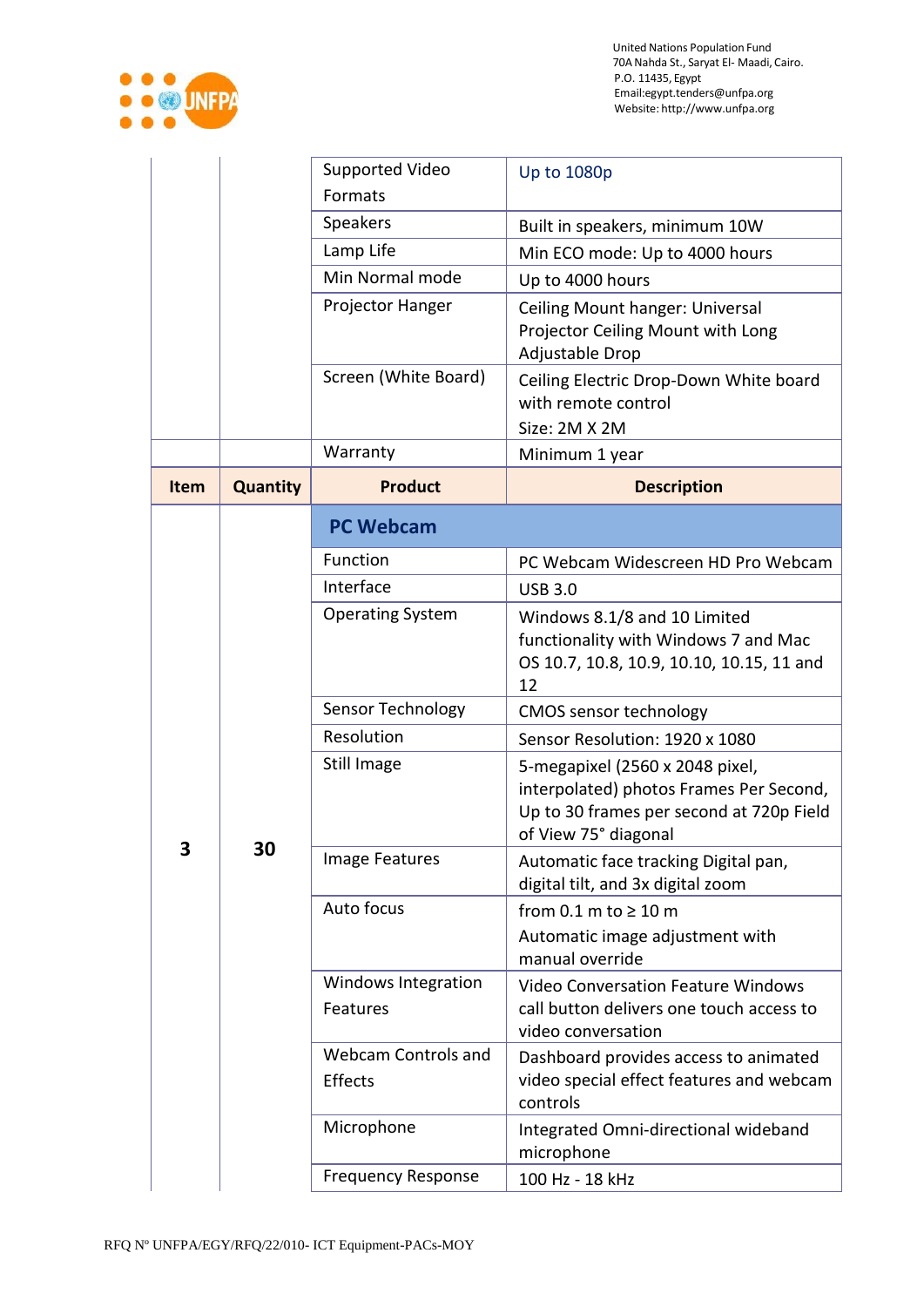

|             |                 | Mounting                                  | Desktop and CRT universal attachment<br>base Notebook and LCD universal<br>attachment base                                                                                                                            |  |
|-------------|-----------------|-------------------------------------------|-----------------------------------------------------------------------------------------------------------------------------------------------------------------------------------------------------------------------|--|
|             |                 | Warranty                                  | Minimum 1 year                                                                                                                                                                                                        |  |
| Item        | <b>Quantity</b> | <b>Product</b>                            | <b>Description</b>                                                                                                                                                                                                    |  |
|             |                 | <b>HDMI Cable 15M</b>                     |                                                                                                                                                                                                                       |  |
| 4           | 15              | <b>HDMI Cable 15M</b>                     | • HDMI to HDMI Cable<br>• Distance 15M<br>• Speed @60HZ<br>• Authenticated Brand<br>• 4K HDMI Cord                                                                                                                    |  |
| <b>Item</b> | <b>Quantity</b> | <b>Product</b>                            | <b>Description</b>                                                                                                                                                                                                    |  |
|             | 30              | <b>Microsoft Office 2021 Professional</b> |                                                                                                                                                                                                                       |  |
| 5           |                 | Microsoft Office 2021<br>Professional     | · Original certified Microsoft Office 2021<br>Professional License ESD (Electronic Software<br>Distribution)<br>• Proof of Authenticated License from<br>Microsoft Egypt should be delivered with the<br>procurement  |  |
| <b>Item</b> | <b>Quantity</b> | <b>Product</b>                            | <b>Description</b>                                                                                                                                                                                                    |  |
|             |                 | <b>Microsoft Office 2021 Standard</b>     |                                                                                                                                                                                                                       |  |
| 6           | 30              | Microsoft Office 2021<br>Standard         | · Original certified Microsoft Office 2021<br>Professional License ESD (Electronic Software<br>Distribution)<br>• Proof of Authenticated License from<br>Microsoft Egypt should be delivered with the<br>procurement. |  |

This Request for Quotation is open to all legally-constituted companies that can provide the requested products and have legal capacity to deliver in the country, or through an authorized representative.

### **I. About UNFPA**

UNFPA, the United Nations Population Fund (UNFPA), is an international development agency that works to deliver a world where every pregnancy is wanted, every child birth is safe and every young person's potential is fulfilled.

UNFPA is the lead UN agency that expands the possibilities for women and young people to lead healthy sexual and reproductive lives. To read more about UNFPA, please go to: [UNFPA about us](http://www.unfpa.org/about-us)

### **Objective:**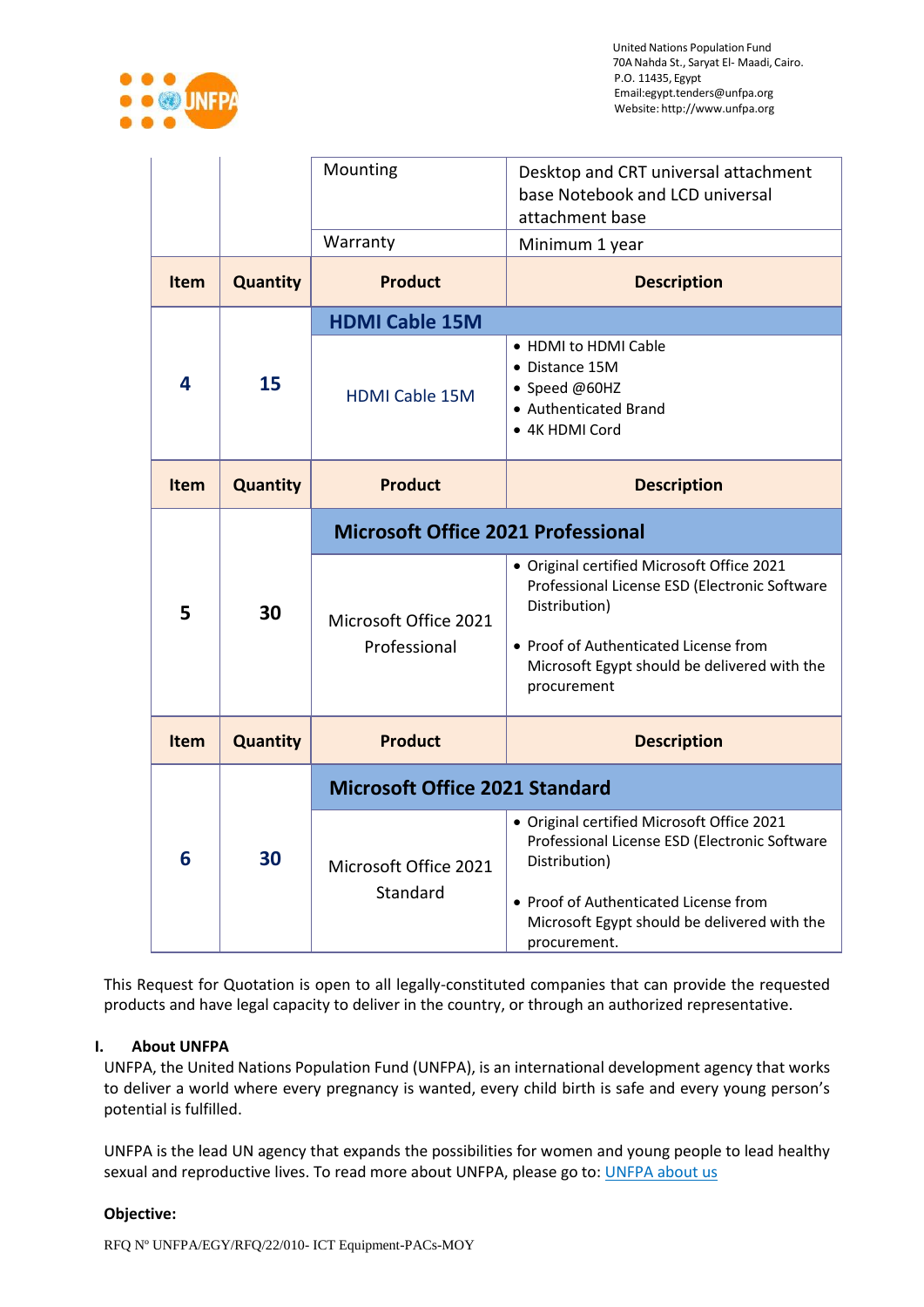

The objective of the RFQ is to identify a supplier who can provide UNFPA with all the above mentioned products. The selected vendor is expected to provide such products, based on specific Purchase Orders submitted to the vendor.

### **II. Questions**

Questions or requests for further clarifications should be submitted in writing to the contact person below:

| Name of contact person at UNFPA: | Ms. Noha El-Maraghy |
|----------------------------------|---------------------|
| Email address of contact person: | elmaraghy@unfpa.org |

The deadline for submission of questions is Monday June 20<sup>th</sup>, 2022 at 14:00 Cairo time. Questions will be answered in writing and shared with all parties as soon as possible after this deadline.

### **III. Content of quotations**

Quotations should be submitted in a single email whenever possible, depending on file size. Quotations must contain:

- a) Technical proposal, in response to the requirements outlined in the specifications should comply with:
	- The bidder shall be required to quote for all items.
- b) Price quotation, to be submitted strictly in accordance with Price Quotation Form;
	- Vendors could quote in USD ( to avoid the local price changes ), noting that final payment will be settled for the equivalent price in **Egyptian Pound**s, according to the UN exchange rate for the month of payment.
	- **Prices must be valid for a month since prices are quoted in USD**
	- **Prices quoted in EGP must be valid for 15 days**

Both parts of the quotation must be signed by the company's relevant authority and submitted in PDF format.

### **IV. Instructions for submission**

Proposals should be prepared based on the guidelines set forth in Section III above, along with a properly filled out and signed price quotation form, and are to be sent by email to the contact person indicated below no later than : *Saturday 25 June 2022, at 22:00 Cairo time*.

| Name of contact person at UNFPA: | Operation unit          |
|----------------------------------|-------------------------|
| Email address of contact person: | egypt.tenders@unfpa.org |

Please note the following guidelines for electronic submissions:

- The following reference must be included in the email subject line: **RFQ Nº UNFPA/EGY/RFQ/22/0010 – Procurement of IT Equipment .**Proposals that do not contain the correct email subject line may be overlooked by the procurement officer and therefore not considered.
- The total email size may not exceed **10 MB (including email body, encoded attachments and headers)**. Where the technical details are in large electronic files, it is recommended that these be sent separately before the deadline.
- When submitting electronic offers, Bidders will receive an auto-reply acknowledging receipt of the first email. Should you offer require to submit more than one email, in the body of this first email, bidders requested to list the number of messages, which make up their technical offer and the number of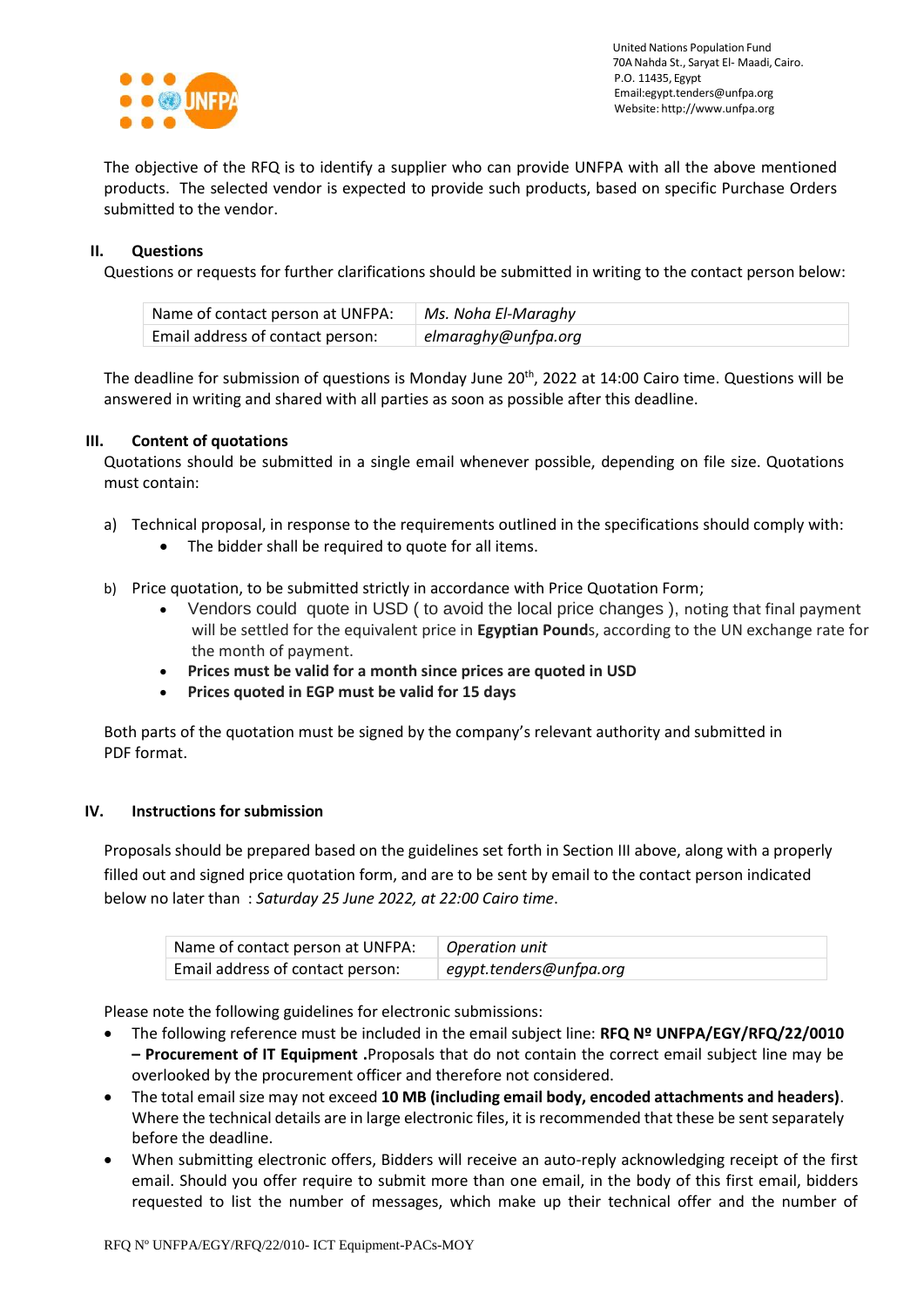

messages, which make up their financial offer. If you do not receive any auto-reply for the first email from UNFPA's email system, please inform Ms. Ashgan Faried at: faried@unfpa.org.

 Any quotation submitted will be regarded as an offer by the bidder and does not constitute or imply the acceptance of any quotation by UNFPA. UNFPA is under no obligation to award a contract to any bidder as a result of this RFQ.

### **V. Overview of Evaluation Process**

Quotations will be evaluated based on the compliance with the technical specifications and the total cost of the goods (price quote).

The evaluation will be carried out in a two-step process by an ad-hoc evaluation panel. Technical proposals will be evaluated for technical compliance prior to the comparison of price quotes.

### **VI. Award**

In case of a satisfactory result from the evaluation process, UNFPA shall award a Purchase Order to the lowest priced bidder whose bid has been determined to be substantially compliant with the bidding documents.

### **VII. Right to Vary Requirements at Time of Award**

UNFPA reserves the right at the time of award of Contract to increase or decrease, by up to 20%, the volume of goods specified in this RFQ without any change in unit prices or other terms and conditions.

### **VIII. Payment Terms**

UNFPA payment terms are net 30 days upon receipt of shipping documents, invoice and other documentation required by the contract.

### **IX. [Fraud and Corruption](http://www.unfpa.org/about-procurement#FraudCorruption)**

UNFPA is committed to preventing, identifying, and addressing all acts of fraud against UNFPA, as well as against third parties involved in UNFPA activities. UNFPA's Policy regarding fraud and corruption is available here: [Fraud Policy.](http://www.unfpa.org/resources/fraud-policy-2009#overlay-context=node/10356/draft) Submission of a proposal implies that the Bidder is aware of this policy.

Suppliers, their subsidiaries, agents, intermediaries and principals must cooperate with the UNFPA Office of Audit and Investigations Services as well as with any other oversight entity authorized by the Executive Director and with the UNFPA Ethics Advisor as and when required. Such cooperation shall include, but not be limited to, the following: access to all employees, representatives agents and assignees of the vendor; as well as production of all documents requested, including financial records. Failure to fully cooperate with investigations will be considered sufficient grounds to allow UNFPA to repudiate and terminate the Agreement, and to debar and remove the supplier from UNFPA's list of registered suppliers.

A confidential Anti-Fraud Hotline is available to any Bidder to report suspicious fraudulent activities a[t UNFPA](http://web2.unfpa.org/help/hotline.cfm)  [Investigation Hotline.](http://web2.unfpa.org/help/hotline.cfm)

### **X. Zero Tolerance**

UNFPA has adopted a zero-tolerance policy on gifts and hospitality. Suppliers are therefore requested not to send gifts or offer hospitality to UNFPA personnel. Further details on this policy are available here: Zero [Tolerance Policy.](http://www.unfpa.org/about-procurement#ZeroTolerance)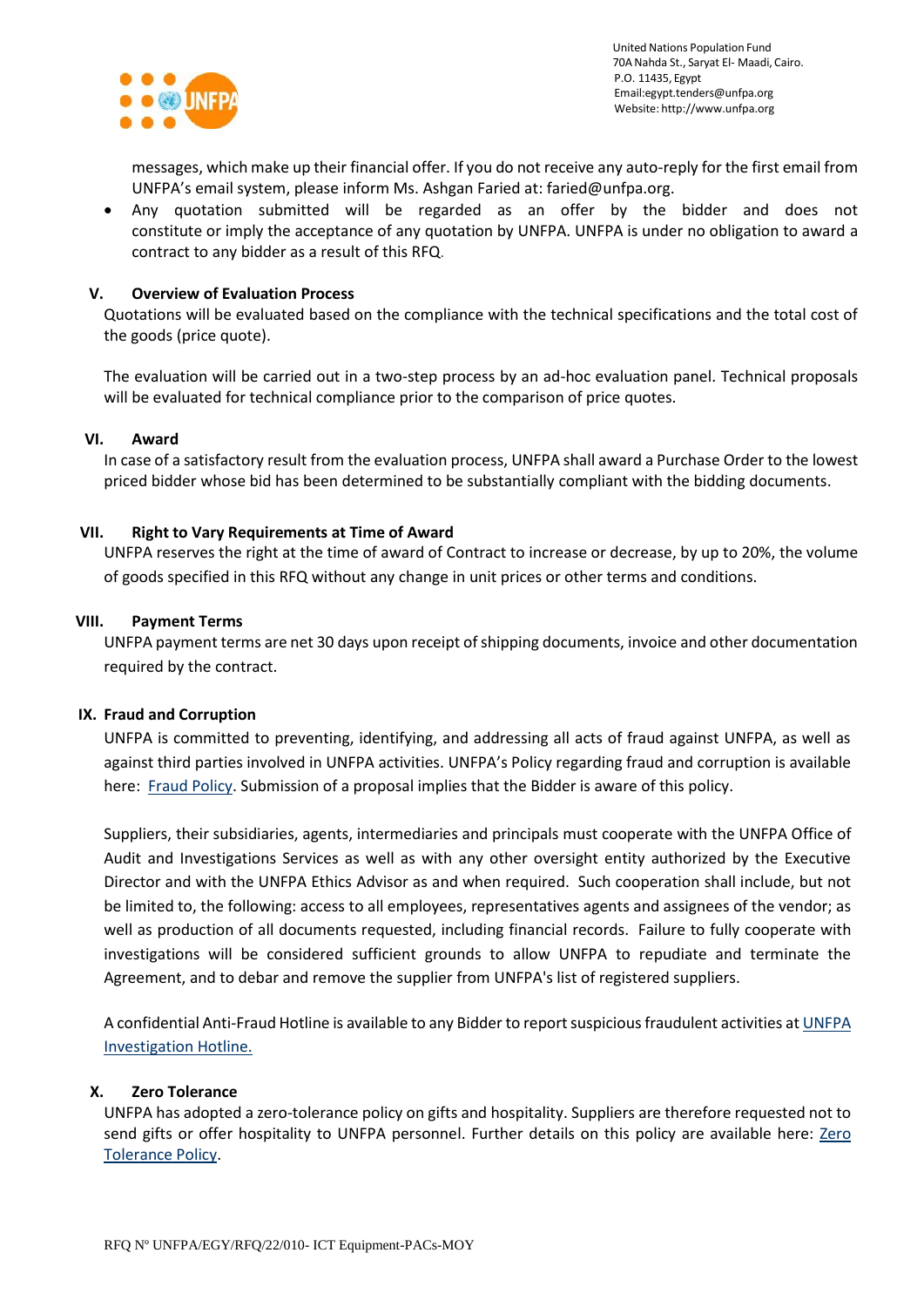

### **XI. RFQ Protest**

Bidder(s) perceiving that they have been unjustly or unfairly treated in connection with a solicitation, evaluation, or award of a contract may submit a complaint to the UNFPA Head of the Business Unit Ms. Frederika Meijer, Egypt Country Office Representative at meijer@unfpa.org. Should the supplier be unsatisfied with the reply provided by the UNFPA Head of the Business Unit, the supplier may contact the Chief, Procurement Services Branch a[t procurement@unfpa.org.](mailto:procurement@unfpa.org)

## **XII. Disclaimer**

Should any of the links in this RFQ document be unavailable or inaccessible for any reason, bidders can contact the Procurement Officer in charge of the procurement to request for them to share a PDF version of such document(s).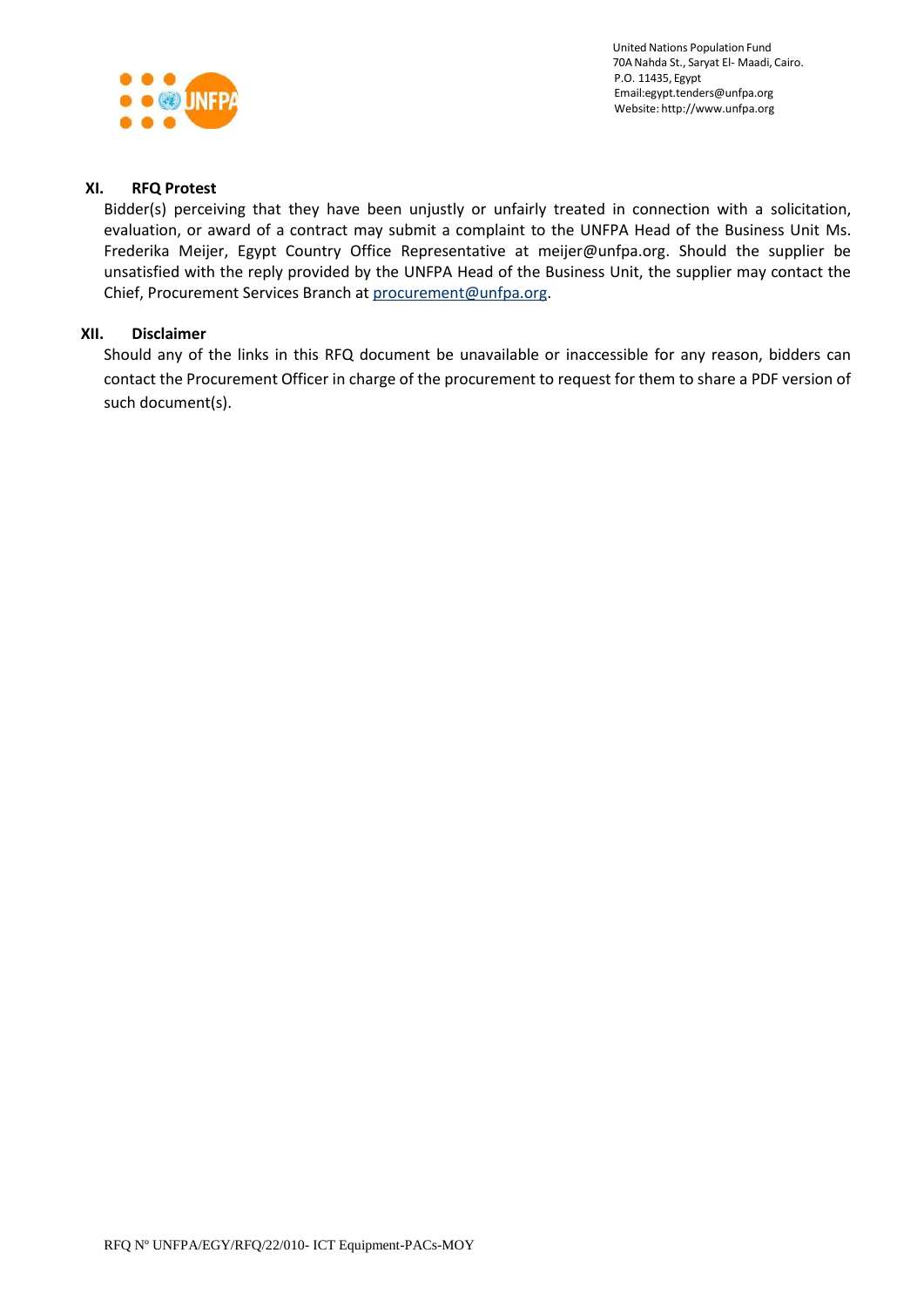

# **PRICE QUOTATION FORM**

| Name of Bidder:                     |                                                  |
|-------------------------------------|--------------------------------------------------|
| Date of the quotation:              | Click here to enter a date.                      |
| Request for quotation $N^{\circ}$ : | UNFPA/EGY/RFQ/22/010                             |
| <b>Currency of quotation:</b>       | USD/EGP                                          |
| <b>Validity of quotation:</b>       | At least One month after the submission deadline |

• Quoted rates must be **exclusive of all taxes**, since UNFPA is exempt from taxes. Example Price Schedule below:

| <b>Price Quotation Form</b> |                                                                                                     |            |                      |                           |                |
|-----------------------------|-----------------------------------------------------------------------------------------------------|------------|----------------------|---------------------------|----------------|
| <b>Item</b>                 | <b>Product Name &amp; Description</b>                                                               | <b>UOM</b> | Unit Price<br>In USD | <b>Number</b><br>of Units | Total<br>(USD) |
| $\mathbf{1}$                | <b>Desktop PCs</b>                                                                                  | Each       |                      | 30                        |                |
| $\overline{2}$              | Projector<br>Projector Adjustable hanger drop<br>ceiling<br>Adjustable Ceiling Drop White<br>Screen | Each       |                      | 15                        |                |
| 3                           | PC Webcam                                                                                           | Each       |                      | 30                        |                |
| 4                           | <b>HDMI Cable 15M</b>                                                                               | Each       |                      | 30                        |                |
| 5                           | Microsoft Office 2021 Professional                                                                  | Each       |                      | 30                        |                |
| 6                           | Microsoft Office 2021 Standard                                                                      | Each       |                      | 30                        |                |
| <b>GRAND TOTAL</b>          |                                                                                                     |            |                      |                           |                |

*Vendor's Comments:*

I hereby certify that the company mentioned above, which I am duly authorized to sign for, has reviewed RFQ UNFPA/EGY/RFQ/22/010 including all annexes, amendments to the RFQ document (if applicable) and the responses provided by UNFPA on clarification questions from the prospective service providers. Further, the company accepts the General Conditions of Contract for UNFPA and we will abide by this quotation until it expires.

|                | Click here to enter a<br>date. |
|----------------|--------------------------------|
| Name and title | Date and place                 |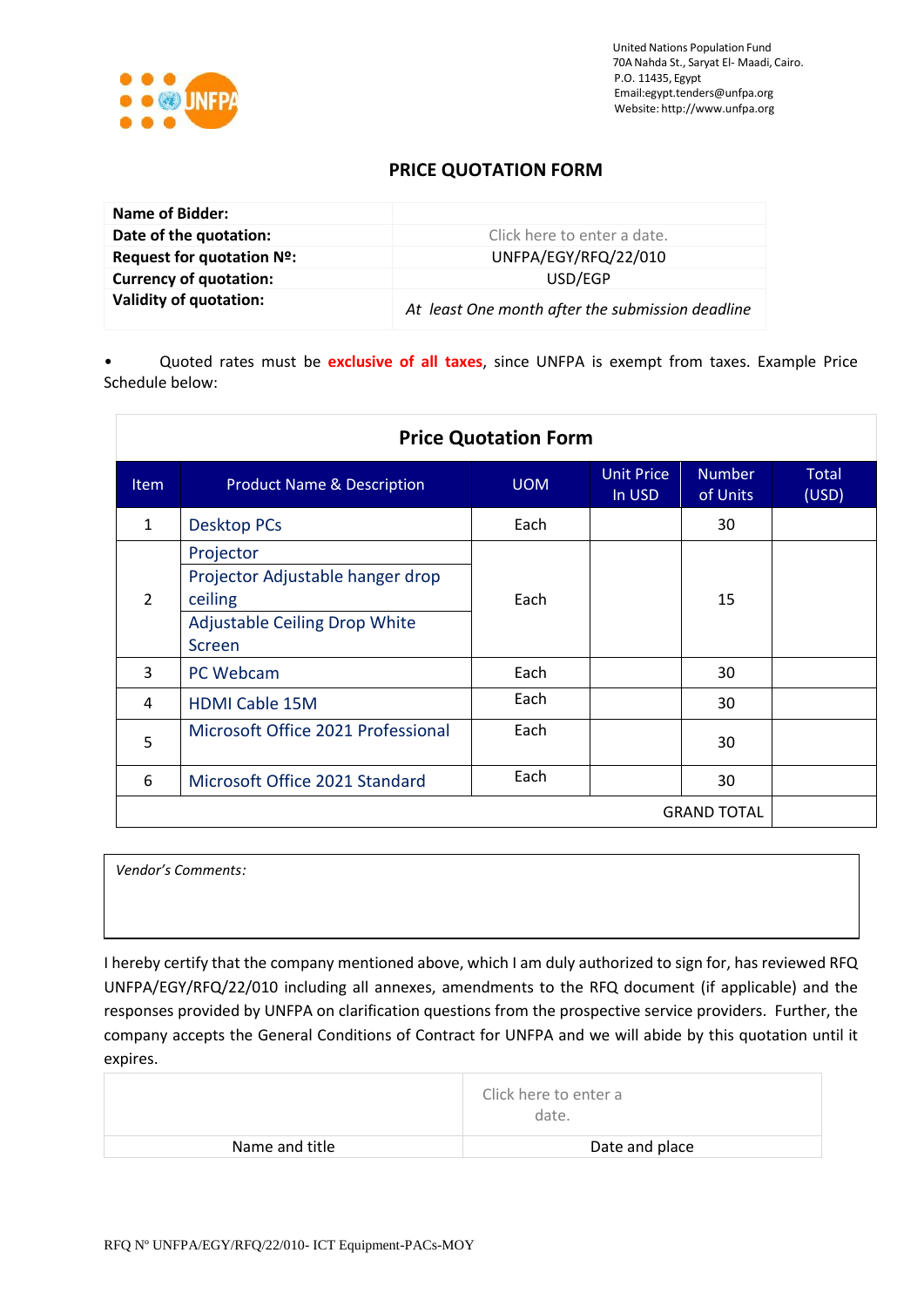

## **ANNEX I: GENERALCONDITIONSOFCONTRACT GOODS CONTRACTS FOR THE PROVISION OF GOODS REV.: MAY 2012**

1. **LEGAL STATUS OF THE PARTIES**: UNFPA(a subsidiaryorganof the United Nations established by the General Assembly in resolution 3019 (XXVII)) and the Contractor shall also each be referred to as a "Party" hereunder, and:

1.1 Pursuant, inter alia, to the Charter of the United Nations and the Convention on the Privileges and Immunities of the United Nations, the United Nations, including its subsidiary organs, has full juridical personality and enjoys such privileges and immunities as are necessary for the independent fulfillment of its purposes.

1.2 The Contractor shall have the legal status of an independent contractor vis-à-vis UNFPA, and nothing contained in or relating to the Contract shall be construed as establishing or creating between the Parties the relationship of employer and employee or of principal and agent. The officials, representatives, employees, or subcontractors of each of the Parties shall not be considered in any respect as being the employees or agents of the other Party, and each Party shall be solely responsible for all claims arising out of or relating to its engagement of such persons or entities.

### **2. ASSIGNMENT:**

2.1 Except as provided in Article 2.2, below, theContractor may notassign, transfer, pledge or make any other disposition of the Contract, of any part of the Contract, or of any of the rights, claims or obligations under the Contract except with the prior written authorization of UNFPA. Any such unauthorized assignment, transfer, pledge or other disposition, or any attempt to do so, shall not be binding on UNFPA. Except as permitted with respect to any approved subcontractors, the Contractor shall not delegate any of its obligations under this Contract, except with the prior written consent of UNFPA. Any such unauthorized delegation, or attempt to do so, shall not be binding on UNFPA.

**2.2** The Contractor may assign or otherwise transfer the Contract to the surviving entity resulting from a reorganization of the Contractor's operations, provided that:

**2.2.1** such reorganization is not the result of any bankruptcy, receivership or other similar proceedings; and,

**2.2.2** such reorganization arises froma sale, merger, or acquisition of all or substantially all of the Contractor's assets or ownership interests; and,

**2.2.3** the Contractor promptly notifies UNFPA about such assignment or transfer at the earliest opportunity; and,

**2.2.4** the assignee or transferee agrees in writing to be bound by all of the terms and conditions of the Contract, and such writing is promptly provided to UNFPA following the assignment or transfer.

**3. SUBCONTRACTING**: In the event that the Contractor requires the services of subcontractors to perform any obligations under the Contract, the Contractor shall obtain the prior written approval of UNFPA. UNFPA shall be entitled, in its sole discretion, to review the qualifications of any subcontractors and to reject any proposed subcontractor that UNFPA reasonably considers is not qualified to perform obligations under the Contract. UNFPA shall have the right to require any subcontractor's removal from UNFPA premises without having to give any justification therefor. Any such rejection or request for removal shall not, in and of itself, entitle the Contractor to claim any delays in the performance, or to assert any excuses for the non-performance, of any of its obligations under the Contract, and the Contractor shall be solely responsible for all services and obligations performed by its subcontractors. The terms of any subcontract shall be subject to, and shall be construed in a manner that is fully in accordance with, all of the terms and conditions of the Contract.

4. **PURCHASE OF GOODS**: To the extent that the Contract involves any purchase of goods, whether in whole or in part, and unless specifically stated otherwise in the Contract, the following conditions shall apply to any purchases of goods under the Contract:

4.1 **DELIVERY OF GOODS**: The Contractor shall hand over or make available the goods, and UNFPA shall receive the goods, at the place for the delivery of the goods and within the time for delivery of the goods specified in the Contract. The Contractor shall provide to UNFPA such shipment documentation (including, without limitation, bills of lading, airway bills, and commercial invoices) as are specified in the Contract or, otherwise, as are customarily utilized in the trade. All manuals, instructions, displays and any other information relevant to the goodsshall be in the English language unless otherwise specified in the Contract. Unless otherwise stated in the Contract (including, but not limited to, in any "INCOTERM" or similar trade term), the entire risk of loss, damage to, or destruction of the goods shall be borne exclusively by the Contractor until physical delivery of the goods to UNFPA in accordance with the terms of the Contract. Delivery of the goods shall not be deemed in itself as constituting acceptance of the goods by UNFPA.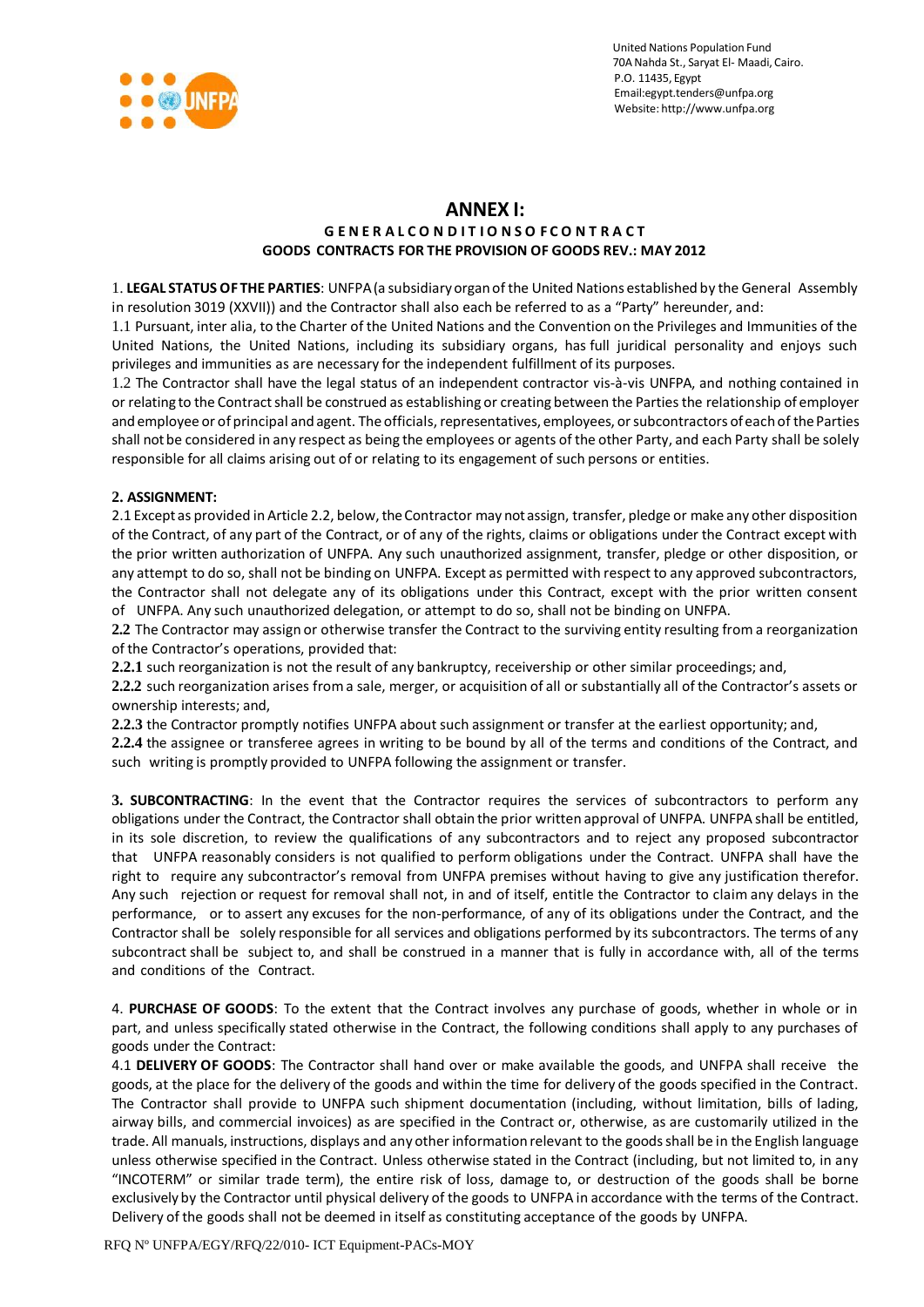

**4.2 INSPECTION OF THE GOODS**: If the Contract provides that the goods may be inspected prior to delivery, the Contractor shall notify UNFPA when the goods are ready for pre-delivery inspection. Notwithstanding any pre-delivery inspection, UNFPA or its designated inspection agents may also inspect the goods upon delivery in order to confirmthat the goods conform to applicable specifications or other requirements of the Contract. All reasonable facilities and assistance, including, but not limited to, access to drawings and production data, shall be furnished to UNFPA or its designated inspection agents at no charge therefor. Neither the carrying out of any inspections of the goods nor any failure to undertake any such inspections shall relieve the Contractor of any of its warranties or the performance of any obligations under the Contract.

**4.3 PACKAGING OF THE GOODS**: The Contractor shall package the goods for delivery in accordance with the highest standards of export packaging for the type and quantities and modes of transport of the goods. The goods shall be packed and marked in a proper manner in accordance with the instructions stipulated in the Contract or, otherwise, as customarily done in the trade, and in accordance with any requirementsimposed by applicable law or by the transporters and manufacturers of the goods. The packing, in particular, shall mark the Contract or Purchase Order number and any other identification information provided by UNFPA as well as such other information as is necessary for the correct handling and safe delivery of the goods. Unless otherwise specified in the Contract, the Contractor shall have no right to any return of the packing materials.

**4.4 TRANSPORTATION & FREIGHT**: Unless otherwise specified in the Contract (including, but not limited to, in any "INCOTERM" or similar trade term), the Contractor shall be solely liable for making all transport arrangements and for payment of freight and insurance costs for the shipment and delivery of the goods in accordance with the requirements of the Contract. The Contractor shall ensure that UNFPA receives all necessary transport documents in a timely manner so as to enable UNFPA to take delivery of the goods in accordance with the requirements of the Contract.

**4.5 WARRANTIES**: Unless otherwise specified in the Contract, in addition to and without limiting any other warranties, remedies or rights of UNFPA stated in or arising under the Contract, the Contractor warrants and represents that:

**4.5.1** The goods, including all packaging and packing thereof, conform to the specifications of the Contract, are fit for the purposes for which such goods are ordinarily used and for any purposes expressly made known in writing in the Contract, and shall be of even quality, free from faults and defects in design, material, manufacturer and workmanship; **4.5.2** If the Contractor is not the original manufacturer of the goods, the Contractor shall provide the UNFPA with the benefit of all manufacturers' warranties in addition to any other warranties required to be provided under the Contract; **4.5.3** The goods are of the quality, quantity and description required by the Contract, including when subjected to conditions prevailing in the place of final destination;

**4.5.4** The goods are free from any right of claim by any third-party, including claims of infringement of any intellectual property rights, including, but not limited to, patents, copyright and trade secrets;

**4.5.5** The goods are new and unused;

**4.5.6** All warranties will remain fully valid following any delivery of the goods and for a period of not less than one (1) year following acceptance of the goods by UNFPA in accordance with the Contract;

**4.5.7** During any period in which the Contractor's warranties are effective, upon notice by UNFPA that the goods do not conform to the requirements of the Contract, the Contractor shall promptly and at its own expense correct such non- conformities or, in case of its inability to do so, replace the defective goods with goods of the same or better quality or, at its own cost, remove the defective goods and fully reimburse UNFPA for the purchase price paid for the defective goods; and,

**4.5.8** The Contractor shall remain responsive to the needs of UNFPA for any services that may be required in connection with any of the Contractor's warranties under the Contract.

**4.6** ACCEPTANCE OF GOODS: Under no circumstances shall UNFPA be required to accept any goods that do not conform to the specifications or requirements of the Contract. UNFPA may condition its acceptance of the goods upon the successful completion of acceptance tests as may be specified in the Contract or otherwise agreed in writing by the Parties. In no case shall UNFPA be obligated to accept any goods unless and until UNFPA has had a reasonable opportunity to inspect the goods following delivery. If the Contract specifies that UNFPA shall provide a written acceptance of the goods, the goods shall not be deemed accepted unless and until UNFPA in fact provides such written acceptance. In no case shall payment by UNFPA in and of itself constitute acceptance of the goods.

**4.7** REJECTION OF GOODS: Notwithstanding any other rights of, or remedies available to UNFPA under the Contract, in case any of the goods are defective or otherwise do not conform to the specifications or other requirements of the Contract, UNFPA, atits sole option, may reject or refuse to accept the goods, and within thirty (30) days following receipt of notice from UNFPA of such rejection or refusal to accept the goods, the Contractor shall, in sole option of UNFPA:

**4.7.1** provide a fullrefund uponreturnof the goods, or a partial refund upona returnof a portion of the goods, by UNFPA;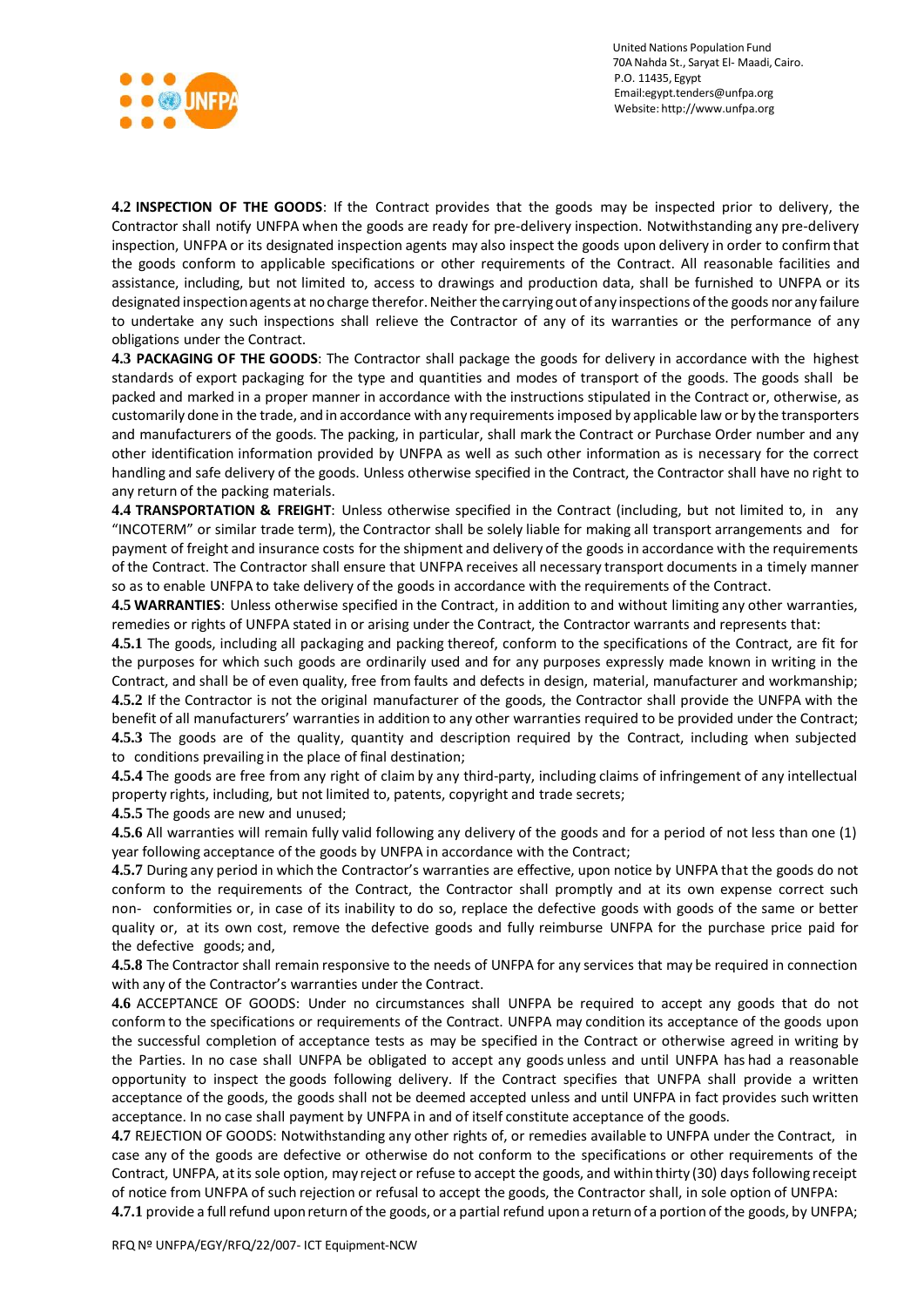

or,

**4.7.2** repair the goods in a manner that would enable the goods to conform to the specifications or other requirements of the Contract; or,

**4.7.3** replace the goods with goods of equal or better quality; and,

**4.7.4** pay all costs relating to the repair or return of the defective goods as well as the costs relating to the storage of any such defective goods and for the delivery of any replacement goods to UNFPA.

**4.8** In the event that UNFPA elects to return any of the goods for the reasons specified in Article 4.7, above, UNFPA may procure the goods from another source. In addition to any other rights or remedies available to UNFPA under the Contract, including, but notlimited to, the right to terminate the Contract, the Contractorshall be liable for any additional cost beyond the balance of the Contract price resulting from any such procurement, including, inter alia, the costs of engaging in such procurement, and UNFPA shall be entitled to compensation from the Contractor for any reasonable expenses incurred for preserving and storing the goods for the Contractor's account.

**4.9** TITLE: The Contractor warrants and representsthat the goods delivered underthe Contract are unencumbered by any third party's title or other property rights, including, but not limited to, any liens or security interests. Unless otherwise expressly provided in the Contract, title in and to the goods shall pass from the Contractor to UNFPA upon delivery of the goods and their acceptance by UNFPA in accordance with the requirements of the Contract.

**4.10** EXPORT LICENSING: The Contractor shall be responsible for obtaining any export license required with respect to the goods, products, or technologies, including software, sold, delivered, licensed or otherwise provided to UNFPA under the Contract. The Contractor shall procure any such export license in an expeditious manner. Subject to and without any waiver of the privileges and immunities of the United Nations, including its subsidiary organs, UNFPA shall lend the Contractor all reasonable assistance required for obtaining any such export license. Should any Governmental entity refuse, delay or hinder the Contractor's ability to obtain any such export license, the Contractor shall promptly consult with UNFPA to enable UNFPA to take appropriate measures to resolve the matter.

### **5. INDEMNIFICATION**:

**5.1** The Contractor shall indemnify, defend, and hold and save harmless, UNFPA, and its officials, agents and employees, from and against all suits, proceedings, claims, demands, losses and liability of any kind or nature brought by any third party against UNFPA, including, but not limited to, all litigation costs and expenses, attorney's fees, settlement payments and damages, based on, arising from, or relating to:

**5.1.1** allegations or claims that the possession of or use by UNFPA of any patented device, any copyrighted material, or any other goods, property or services provided or licensed to UNFPA under the terms of the Contract, in whole or in part, separately or in a combination contemplated by the Contractor's published specifications therefor, or otherwise specifically approved by the Contractor, constitutes an infringement of any patent, copyright, trademark, or other intellectual property right of any third party; or,

**5.1.2** any acts or omissions of the Contractor, or of any subcontractor or anyone directly or indirectly employed by them in the performance of the Contract, which give rise to legal liability to anyone not a party to the Contract, including, without limitation, claims and liability in the nature of a claim for workers' compensation.

**5.2** The indemnity set forth in Article 5.1.1, above, shall not apply to: 5.2.1 A claim of infringement resulting from the Contractor's compliance with specific written instructions by UNFPA directing a change in the specifications for the goods, property, materials, equipment or supplies to be or used, or directing a manner of performance of the Contract or requiring the use of specifications not normally used by the Contractor; or 5.2.2 A claim of infringement resulting from additions to or changes in any goods, property, materials equipment, supplies or any components thereof furnished under the Contract if UNFPA or another party acting under the direction of UNFPA made such changes.

**5.3** In addition to the indemnity obligations set forth in this Article 5, the Contractor shall be obligated, at its sole expense, to defend UNFPA and its officials, agents and employees, pursuant to this Article 5, regardless of whether the suits, proceedings, claims and demands in question actually give rise to or otherwise result in any loss or liability.

**5.4** UNFPA shall advise the Contractor about any such suits, proceedings, claims, demands, losses or liability within a reasonable period oftimeafter havingreceived actual notice thereof. The Contractorshall have sole control ofthedefense of any such suit, proceeding, claim or demand and of all negotiations in connection with the settlement or compromise thereof, except with respect to the assertion or defense of the privileges and immunities of the United Nations, including its subsidiary organs, or any matter relating thereto, for which only UNFPA itself is authorized to assert and maintain. UNFPA shall have the right, at its own expense, to be represented in any such suit, proceeding, claim or demand by independent counsel of its own choosing.

In the event the use by UNFPA of any goods, property or services provided or licensed to UNFPA by the Contractor, in whole or in part, in any suit or proceeding, is for any reason enjoined, temporarily or permanently, or is found to infringe any patent, copyright, trademark or other intellectual property right, or in the event of a settlement, is enjoined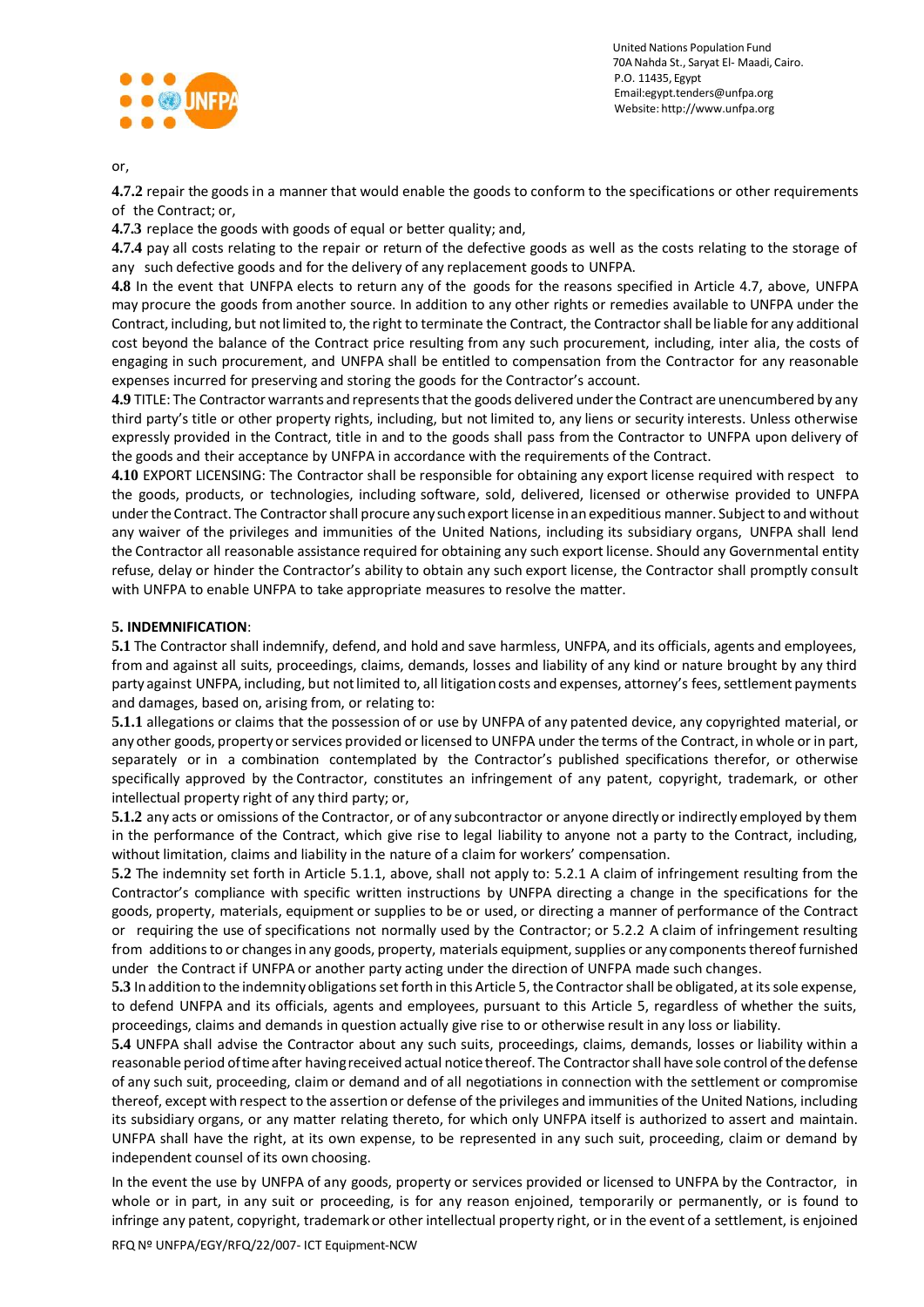

limited or otherwise interfered with, then the Contractor, at its sole cost and expense, shall, promptly, either: **5.5.1** procure for UNFPA the unrestricted right to continue using such goods or services provided to UNFPA;

**5.4.2** replace or modify the goods or services provided to UNFPA, or part thereof, with the equivalent or better goods or services, or part thereof, that is non-infringing; or,

**5.4.3** refund to UNFPA the full price paid by UNFPA for the right to have or use such goods, property or services, or part thereof.

#### **6. INSURANCE AND LIABILITY**:

**6.1** The Contractor shall pay UNFPA promptly for all loss, destruction, or damage to the property of UNFPA caused by the Contractor's personnel or by anyofitssubcontractors or anyone else directlyorindirectly employed by the Contractor or any of its subcontractors in the performance of the Contract.

**6.2** Unless otherwise provided in the Contract, prior to commencement of performance of any other obligations under the Contract, and subject to any limits set forth in the Contract, the Contractor shall take out and shall maintain for the entire term of the Contract, for any extension thereof, and for a period following any termination of the Contract reasonably adequate to deal with losses:

**6.2.1** insurance against all risks in respect of its property and any equipment used for the performance of the Contract; **6.2.2** workers' compensation insurance, or its equivalent, or employer's liability insurance, or its equivalent, with respect to the Contractor's personnel sufficient to cover all claims for injury, death and disability, or any other benefits required to be paid by law, in connection with the performance of the Contract;

**6.2.3** liability insurance in an adequate amount to cover all claims, including, but not limited to, claims for death and bodily injury, products and completed operations liability, loss of or damage to property, and personal and advertising injury, arising fromor in connection with the Contractor's performance under the Contract, including, but not limited to, liability arising out of or in connection with the acts or omissions of the Contractor, its personnel, agents, or invitees, or the use, during the performance of the Contract, of any vehicles, boats, airplanes or other transportation vehicles and equipment, whether or not owned by the Contractor; and,

**6.2.4** such other insurance as may be agreed upon in writing between UNFPA and the Contractor.

**6.3** The Contractor's liability policies shall also cover subcontractors and all defense costs and shall contain a standard "cross liability" clause.

**6.4** The Contractor acknowledges and agrees that UNFPA accepts no responsibility for providing life, health, accident, travel or any other insurance coverage which may be necessary or desirable in respect of any personnel performing services for the Contractor in connection with the Contract.

**6.5** Except for the workers' compensation insurance or any self-insurance program maintained by the Contractor and approved by UNFPA, in its sole discretion, for purposes of fulfilling the Contractor's requirements for providing insurance under the Contract, the insurance policies required under the Contract shall:

**6.5.1** name UNFPA as an additional insured under the liability policies, including, if required, as a separate endorsement under the policy;

**6.5.2** include a waiver of subrogation of the Contractor's insurance carrier's rights against UNFPA;

**6.5.3** provide that UNFPA shall receive written notice from the Contractor's insurance carrier not less than thirty (30) days prior to any cancellation or material change of coverage; and,

**6.5.4** include a provision for response on a primary and non-contributing basis with respect to any other insurance that may be available to UNFPA.

**6.6** The Contractor shall be responsible to fund all amounts within any policy deductible or retention.

**6.7** Except for any self-insurance program maintained by the Contractor and approved by UNFPA for purposes of fulfilling the Contractor's requirements for maintaining insurance under the Contract, the Contractor shall maintain the insurance taken out under the Contract with reputable insurers that are in good financial standing and that are acceptable to UNFPA. Prior to the commencement of any obligations under the Contract, the Contractor shall provide UNFPA with evidence, in the formof certificate of insurance or such other formas UNFPA may reasonably require, that demonstrates that the Contractor has taken out insurance in accordance with the requirements of the Contract. UNFPA reserves the right, upon written notice to the Contractor, to obtain copies of any insurance policies orinsurance programdescriptions required to be maintained by the Contractor under the Contract. Notwithstanding the provisions of Article 6.5.3, above, the Contractor shall promptly notify UNFPA concerning any cancellation or material change of insurance coverage required under the Contract.

6.8 The Contractor acknowledges and agrees that neither the requirement for taking out and maintaining insurance as set forth in the Contract nor the amount of any such insurance, including, but not limited to, any deductible or retention relating thereto, shall in any way be construed as limiting the Contractor's liability arising under or rel ating to the Contract.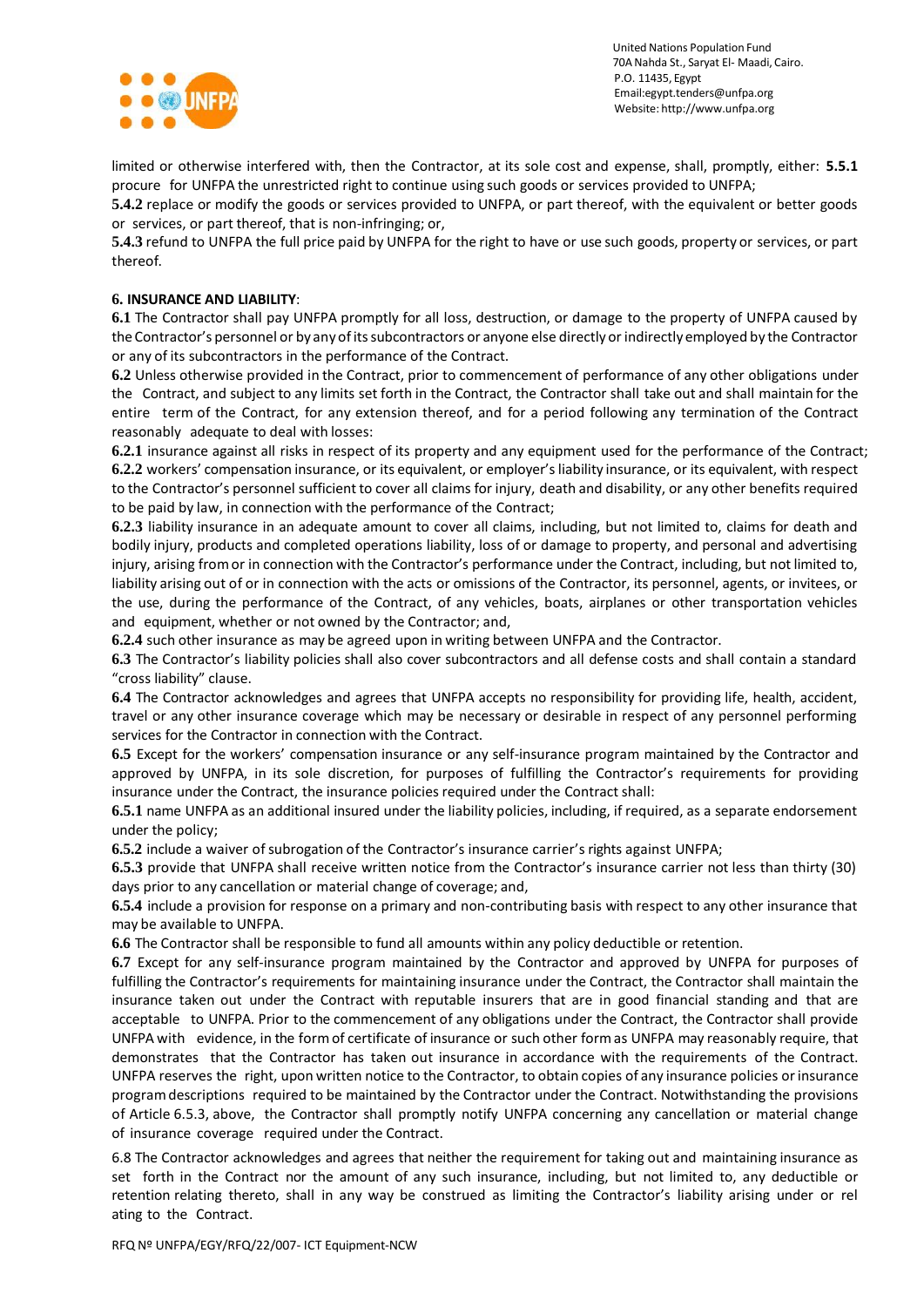

**7. ENCUMBRANCES AND LIENS**: The Contractor shall not cause or permit any lien, attachment or other encumbrance by any person to be placed on file or to remain on file in any public office or on file with UNFPA against any monies due to the Contractor or that may become due for any work done or against any goods supplied or materials furnished under the Contract, or by reason of any other claimor demand against the Contractor or UNFPA.

**8. EQUIPMENT FURNISHED BY THE UNFPA TO THE CONTRACTOR**: Title to any equipment and supplies that may be furnished by UNFPA to the Contractor for the performance of any obligations under the Contract shall rest with UNFPA, and any such equipment shall be returned to UNFPA at the conclusion of the Contract or when no longer needed by the Contractor. Such equipment, when returned to UNFPA, shall be in the same condition as when delivered to the Contractor,subjectto normal wear and tear, and the Contractorshall be liable to compensate UNFPA for the actual costs of any loss of, damage to, or degradation of the equipment that is beyond normal wear and tear.

### **9. COPYRIGHT**, PATENTS AND OTHER PROPRIETARY RIGHTS:

**9.1** Except as is otherwise expressly provided in writing in the Contract, UNFPA shall be entitled to all intellectual property and other proprietary rights including, but not limited to, patents, copyrights, and trademarks, with regard to products, processes, inventions, ideas, know-how, or documents and other materials which the Contractor has developed for UNFPA under the Contract and which bear a direct relation to or are produced or prepared or collected in consequence of, or during the course of, the performance of the Contract. The Contractor acknowledges and agrees that such products, documents and other materials constitute works made for hire for UNFPA.

**9.2** To the extent that any such intellectual property or other proprietary rights consist of any intellectual property or other proprietary rights of the Contractor: (i) that pre-existed the performance by the Contractor of its obligations under the Contract, or (ii) that the Contractor may develop or acquire, or may have developed or acquired, independently of the performance of its obligations under the Contract, UNFPA does not and shall not claim any ownership interest thereto, and the Contractor grants to UNFPA a perpetual license to use such intellectual property or other proprietary right solely for the purposes of and in accordance with the requirements of the Contract.

**9.3** At the request of UNFPA, the Contractorshall take all necessary steps, execute all necessary documents and generally assist in securing such proprietary rights and transferring or licensing them to UNFPA in compliance with the requirements of the applicable law and of the Contract.

**9.4** Subject to the foregoing provisions, all maps, drawings, photographs, mosaics, plans, reports, estimates, recommendations, documents, and all other data compiled by or received by the Contractor under the Contract shall be the property of UNFPA, shall be made available for use or inspection by UNFPA at reasonable times and in reasonable places, shall be treated as confidential, and shall be delivered only to UNFPA authorized officials on completion of work under the Contract.

**10. PUBLICITY, AND USE OF THE NAME, EMBLEM OR OFFICIAL SEAL**: The Contractor shall not advertise or otherwise make public for purposes of commercial advantage or goodwill that it has a contractual relationship with UNFPA, nor shall the Contractor, in any manner whatsoever use the name, emblemor official seal ofthe United Nations and UNFPA, or any abbreviation of the name of the United Nations and UNFPA in connection with its business or otherwise without the written permission of the United Nations and UNFPA.

**11. CONFIDENTIAL NATUREOF DOCUMENTS AND INFORMATION**: Information and data thatis considered proprietary by either Party or that is delivered or disclosed by one Party ("Discloser") to the other Party ("Recipient") during the course of performance of the Contract, and that is designated as confidential ("Information"), shall be held in confidence by that Party and shall be handled as follows:

**11.1** The Recipient shall:

**11.1.1** use the same care and discretion to avoid disclosure, publication or dissemination of the Discloser's Information as it uses with its own similar Information that it does not wish to disclose, publish or disseminate; and,

**11.1.2** use the Discloser's Information solely for the purpose for which it was disclosed.

**11.2** Provided that the Recipient has a written agreement with the following persons or entities requiring them to treat the Information confidential in accordance with the Contract and this Article 11, the Recipient may disclose Information to:

**11.2.1** any other party with the Discloser's prior written consent; and,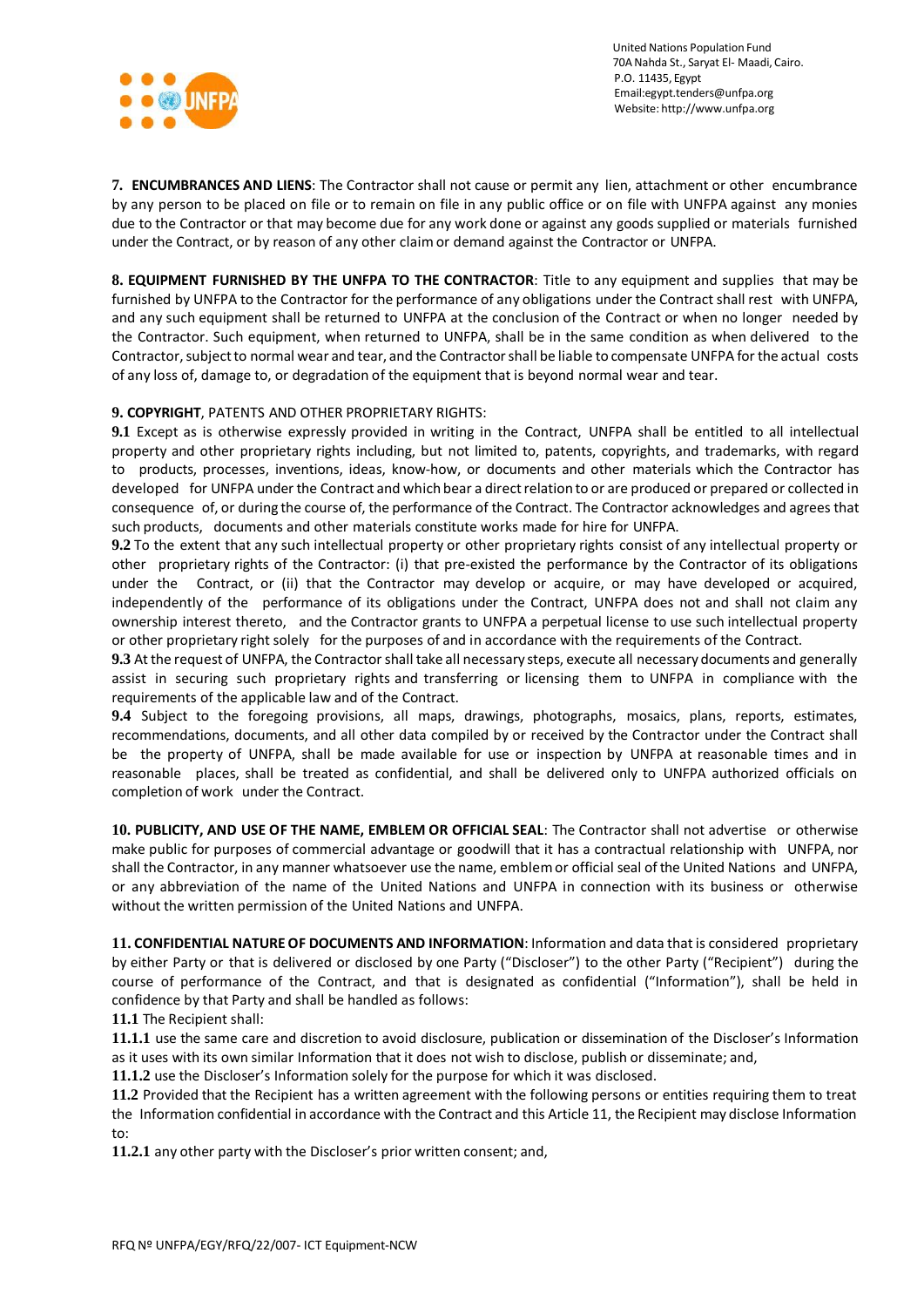

**11.2.2** the Recipient's employees, officials, representatives and agents who have a need to know such Information for purposes of performing obligations under the Contract, and employees officials, representatives and agents of any legal entity that it controls, controls it, or with which it is under common control, who have a need to know such Information for purposes of performing obligations under the Contract, provided that, for these purposes a controlled legal entity means:

**11.2.2.1** a corporate entity in which thePartyowns or otherwise controls, whether directlyorindirectly, over fiftypercent (50%) of voting shares thereof; or,

**11.2.2.2** any entity over which the Party exercises effective managerial control; or,

**11.2.2.3** for the United Nations, a principal or subsidiary organ of the United Nations established in accordance with the Charter of the United Nations.

**11.3** The Contractor may disclose Information to the extent required by law, provided that, subject to and without any waiver of the privileges and immunities of the United Nations including its subsidiary organs, the Contractor will give UNFPA sufficient prior notice of a request for the disclosure of Information in order to allow UNFPA to have a reasonable opportunity to take protective measures or such other action as may be appropriate before any such disclosure is made.

**11.4** UNFPAmaydisclose Information to the extent asrequired pursuantto the Charter ofthe UnitedNations, or pursuant to resolutions or regulations of the General Assembly or rules promulgated thereunder.

**11.5** The Recipient shall not be precluded from disclosing Information that is obtained by the Recipient froma third party without restriction, is disclosed by the Discloser to a third party without any obligation of confidentiality, is previously known by the Recipient, or at any time is developed by the Recipient completely independently of any disclosures hereunder.

**11.6** These obligations and restrictions of confidentiality shall be effective during the termof the Contract, including any extension thereof, and, unless otherwise provided in the Contract, shall remain effective following any termination of the Contract.

### **12. FORCE MAJEURE**; OTHER CHANGES IN CONDITIONS:

**12.1** In the event of and as soon as possible after the occurrence of any cause constituting force majeure, the affected Party shall give notice and full particulars in writing to the other Party, of such occurrence or cause if the affected Party is thereby rendered unable, wholly or in part, to performits obligations and meet its responsibilities under the Contract. The affected Party shall also notify the other Party of any other changesin condition orthe occurrence of any eventwhich interferes or threatens to interfere with its performance of the Contract. Not more than fifteen (15) days following the provision ofsuch notice of force majeure or other changes in condition or occurrence, the affected Party shall also submit a statement to the other Party of estimated expenditures that will likely be incurred for the duration of the change in condition or the event of force majeure. On receipt of the notice or notices required hereunder, the Party not affec ted by the occurrence of a cause constituting force majeure shall take such action as it reasonably considers to be appropriate or necessary in the circumstances, including the granting to the affected Party of a reasonable extension of time in which to performany obligations under the Contract.

**12.2** If the Contractor is rendered unable, wholly or in part, by reason of force majeure to perform its obligations and meetits responsibilities under the Contract, UNFPAshall have the right to suspend or terminate the Contracton the same terms and conditions as are provided for in Article 13, "Termination," except that the period of notice shall be seven (7) days instead of thirty (30) days. In any case, UNFPA shall be entitled to consider the Contractor permanently unable to perform its obligations under the Contract in case the Contractor is unable to perform its obligations, wholly or in part, by reason of force majeure for any period in excess of ninety (90) days.

**12.3** Force majeure as used herein means any unforeseeable and irresistible act of nature, any act of war (whether declared or not), invasion, revolution, insurrection, terrorism, or any other acts of a similar nature or force, provided thatsuch acts arise fromcauses beyond the control and without the fault or negligence ofthe Contractor. The Contractor acknowledges and agrees that, with respect to any obligations under the Contract that the Contractor must perform in areas in which UNFPA is engaged in, preparing to engage in, or disengaging from any humanitarian or similar operations, any delays or failure to perform such obligations arising from or relating to harsh conditions within such areas, or to any incidents of civil unrest occurring in such areas, shall not, in and of itself, constitute force majeure under the Contract.

### **13. TERMINATION:**

**13.1** Either Party may terminate the Contract for cause, in whole or in part, upon thirty (30) day's notice, in writing, to the other Party. The initiation of conciliation or arbitral proceedings in accordance with Article 16 "Settlement of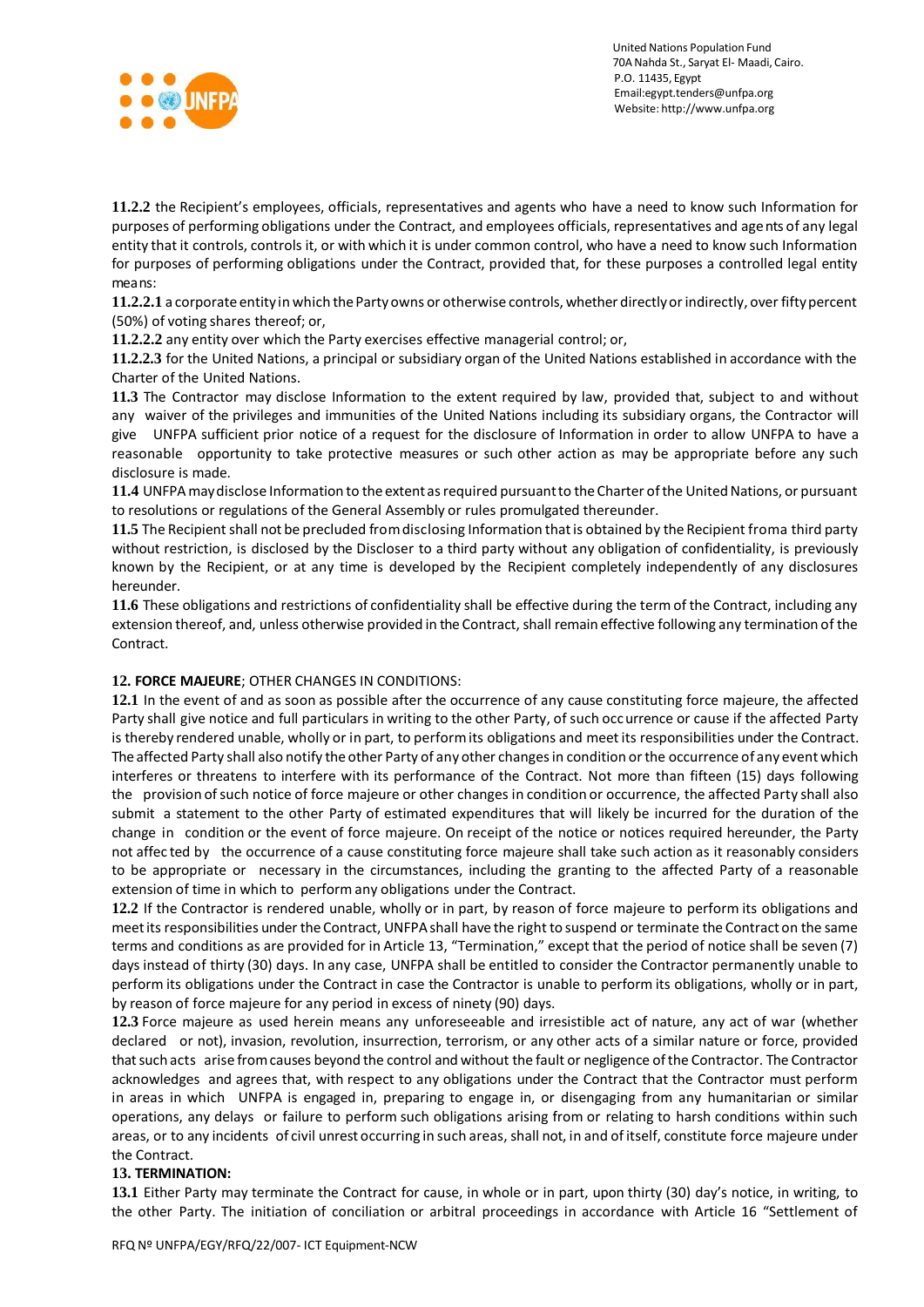

Disputes," below, shall not be deemed to be a "cause" for or otherwise to be in itself a termination of the Contract. **13.2** UNFPA may terminate the Contract at any time by providing written notice to the Contractor in any case in which the mandate of UNFPA applicable to the performance of the Contract or the funding of UNFPAapplicable to the Contract

is curtailed or terminated, whether in whole or in part. In addition, unless otherwise provided by the Contract, upon sixty (60) day's advance written notice to the Contractor, UNFPA may terminate the Contract without having to provide any justification therefor.

**13.3** Inthe event of any terminationofthe Contract, uponreceipt of notice oftermination that has been issued by UNFPA, the Contractor shall, except as may be directed by UNFPA in the notice of termination or otherwise in writing: **13.3.1** take immediate steps to bring the performance of any obligations under the Contract to a close in a prompt and orderly manner, and in doing so, reduce expenses to a minimum;

**13.3.2** refrain from undertaking any further or additional commitments under the Contract as of and following the date of receipt of such notice;

**13.3.3** place no further subcontracts or orders for materials, services, or facilities, except as UNFPA and the Contractor agree in writing are necessary to complete any portion of the Contract that is not terminated;

**13.3.4** terminate all subcontracts or orders to the extent they relate to the portion of the Contract terminated;

13.3.5 transfer title and deliver to UNFPA the fabricated or unfabricated parts, work in process, completed work, supplies, and other material produced or acquired for the portion of the Contract terminated;

**13.3.6** deliver all completed or partially completed plans, drawings, information, and other property that, if the Contract had been completed, would be required to be furnished to UNFPA thereunder;

**13.3.7** complete performance of the work not terminated; and,

**13.3.8** take any other action that may be necessary, or that UNFPA may direct in writing, for the minimization of losses and for the protection and preservation of any property, whether tangible or intangible, related to the Contract that is in the possession of the Contractor and in which UNFPA has or may be reasonably expected to acquire an interest.

**13.4** In the event of any termination of the Contract, UNFPA shall be entitled to obtain reasonable written accountings from the Contractor concerning all obligations performed or pending in accordance with the Contract. In addition, UNFPA shall not be liable to pay the Contractor except for those goods delivered and services provided to UNFPA in accordance with the requirements of the Contract, but only if such goods or services were ordered, requested or otherwise provided prior to the Contractor's receipt of notice of termination from UNFPA or prior to the Contractor's tendering of notice of termination to UNFPA.

**13.5** UNFPA may, without prejudice to any other right or remedy available to it, terminate the Contract forthwith in the event that:

**13.5.1** the Contractor is adjudged bankrupt, or is liquidated, or becomes insolvent, or applies for a moratoriumor stay on any payment or repayment obligations, or applies to be declared insolvent;

**13.5.2** the Contractor is granted a moratorium or a stay, or is declared insolvent;

**13.5.3** the Contractor makes an assignment for the benefit of one or more of its creditors;

**13.5.4** a Receiver is appointed on account of the insolvency of the Contractor;

**13.5.5** the Contractor offers a settlement in lieu of bankruptcy or receivership; or,

**13.5.6** UNFPA reasonably determines that the Contractor has become subject to a materially adverse change in its financial condition that threatens to substantially affect the ability of the Contractor to perform any of its obligations under the Contract.

**13.6** Except as prohibited by law, the Contractor shall be bound to compensate UNFPA for all damages and costs, including, but not limited to, all costs incurred by UNFPA in any legal or non-legal proceedings, as a result of any of the events specified in Article 13.5, above, and resulting from or relating to a termination of the Contract, even if the Contractor is adjudged bankrupt, or is granted a moratorium or stay or is declared insolvent. The Contractor shall immediately inform UNFPA of the occurrence of any of the events specified in Article 13.5, above, and shall provide UNFPA with any information pertinent thereto.

13.7 The provisions of this Article 13 arewithout prejudice to any other rights or remedies of UNFPA under the Contract or otherwise.

**14. NON-WAIVER OF RIGHTS**: The failure by either Party to exercise any rights available to it, whether under the Contract or otherwise, shall not be deemed for any purposes to constitute a waiver by the other Party of any such right or any remedy associated therewith, and shall not relieve the Parties of any of their obligations under the Contract.

**15. NON-EXCLUSIVITY**: Unless otherwise specified in the Contract, UNFPA shall have no obligation to purchase any minimum quantities of goods or services fromthe Contractor, and UNFPA shall have no limitation on its right to obtain goods or services of the same kind, quality and quantity described in the Contract, fromany other source at any time.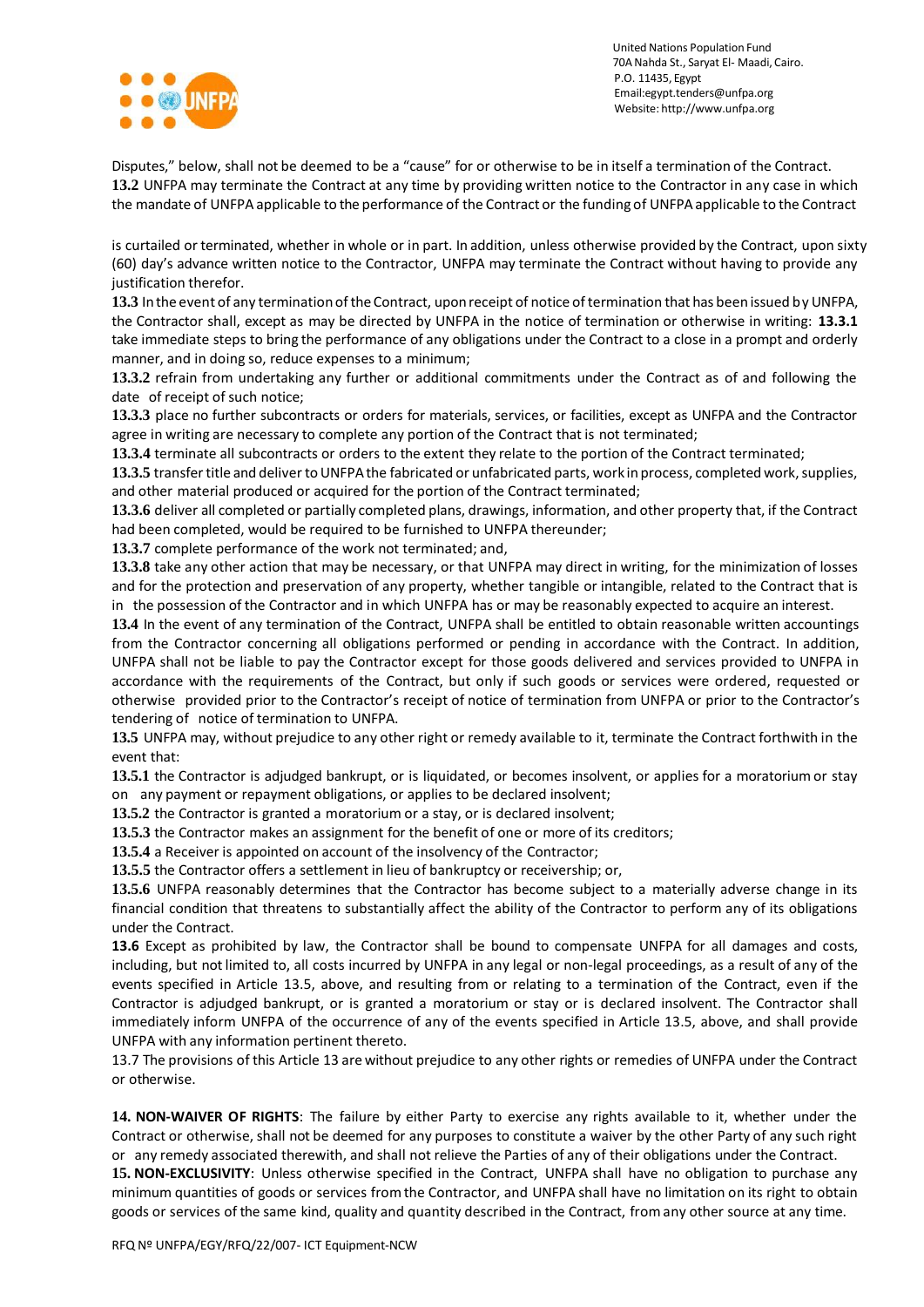

#### **16. SETTLEMENT OF DISPUTES**:

**16.1** AMICABLE SETTLEMENT: The Partiesshall use their best effortsto amicably settle any dispute, controversy, or claim arising out of the Contract or the breach, termination, or invalidity thereof. Where the Parties wish to seek such an amicable settlement through conciliation, the conciliation shall take place in accordance with the Conciliation Rules then obtaining of the United Nations Commission on International Trade Law ("UNCITRAL"), or according to such other procedure as may be agreed between the Parties in writing.

**16.2** ARBITRATION: Any dispute, controversy, or claim between the Parties arising out of the Contract or the breach, termination, or invalidity thereof, unless settled amicably under Article 16.1, above, within sixty (60) days after receipt by one Party of the other Party's written request for such amicable settlement, shall be referred by either Party to arbitration in accordance with the UNCITRAL Arbitration Rules then obtaining. The decisions of the arbitral tribunal shall be based on general principles of international commercial law. The arbitral tribunal shall be empowered to order the return or destruction of goods or any property, whether tangible or intangible, or of any confidential information provided under the Contract, order the termination of the Contract, or order that any other protective measures be taken with respect to the goods, services or any other property, whether tangible or intangible, or of any confidential information provided under the Contract, as appropriate, all in accordance with the authority of the arbitral tribunal pursuant to Article 26 ("Interim measures") and Article 34 ("Form and effect of the award") of the UNCITRAL Arbitration Rules. The arbitral tribunal shall have no authority to award punitive damages. In addition, unless otherwise expressly provided in the Contract, the arbitral tribunal shall have no authority to award interest in excess of the London Inter-Bank Offered Rate ("LIBOR") then prevailing, and any such interest shall be simple interest only. The Parties shall be bound by any arbitration award rendered as a result of such arbitration as the final adjudication of any such dispute, controversy, or claim.

**17. PRIVILEGES AND IMMUNITIES**: Nothing in or relating to the Contract shall be deemed a waiver, express or implied, of any of the privileges and immunities of the United Nations, including its subsidiary organs.

#### **18. TAX EXEMPTION**:

**18.1** Article II, Section 7, of the Convention on the Privileges and Immunities of the United Nations provides, inter alia, that the United Nations, including its subsidiary organs, is exempt fromall direct taxes, except charges for public utility services, and is exempt from customs restrictions, duties, and charges of a similar nature in respect of articles imported or exported for its official use. In the event any governmental authority refuses to recognize the exemptions of UNFPA from such taxes, restrictions, duties, or charges, the Contractor shall immediately consult with UNFPA to determine a mutually acceptable procedure.

**18.2** The Contractor authorizes UNFPA to deduct from the Contractor's invoices any amount representing such taxes, duties or charges, unless the Contractor has consulted with UNFPA before the payment thereof and UNFPA has, in each instance, specifically authorized the Contractor to pay such taxes, duties, or charges under written protest. In that event, the Contractor shall provide UNFPA with written evidence that payment of such taxes, duties or charges has been made and appropriately authorized, and UNFPA shall reimburse the Contractor for any such taxes, duties, or charges so authorized by UNFPA and paid by the Contractor under written protest.

#### **19. MODIFICATIONS**:

**19.1** Pursuant to the Financial Regulations and Rules of UNFPA, only the authorized official as UNFPA has made known to the Contractor in writing, possesses the authority to agree on behalf of UNFPA to any modification of or change in the Contract, to a waiver of any of its provisions or to any additional contractual relationship of any kind with the Contractor. Accordingly, no modification or change in the Contract shall be valid and enforceable against UNFPA unless provided by a valid written amendment to the Contract signed by the Contractor and the authorized official of UNFPA.

**19.2** If the Contractshall be extended for additional periods in accordance with the terms and conditions of the Contract, the terms and conditions applicable to any such extended term of the Contract shall be the same terms and conditions as set forth in the Contract, unless the Parties shall have agreed otherwise pursuant to a valid amendment concluded in accordance with Article 19.1, above.

**19.3** The terms or conditions of any supplemental undertakings, licenses, or other forms of agreement concerning any goods or services provided under the Contract shall not be valid and enforceable against UNFPA nor in any way shall constitute an agreement by UNFPA thereto unless any such undertakings, licenses or other forms are the subject of a valid amendment concluded in accordance with Article 19.1, above.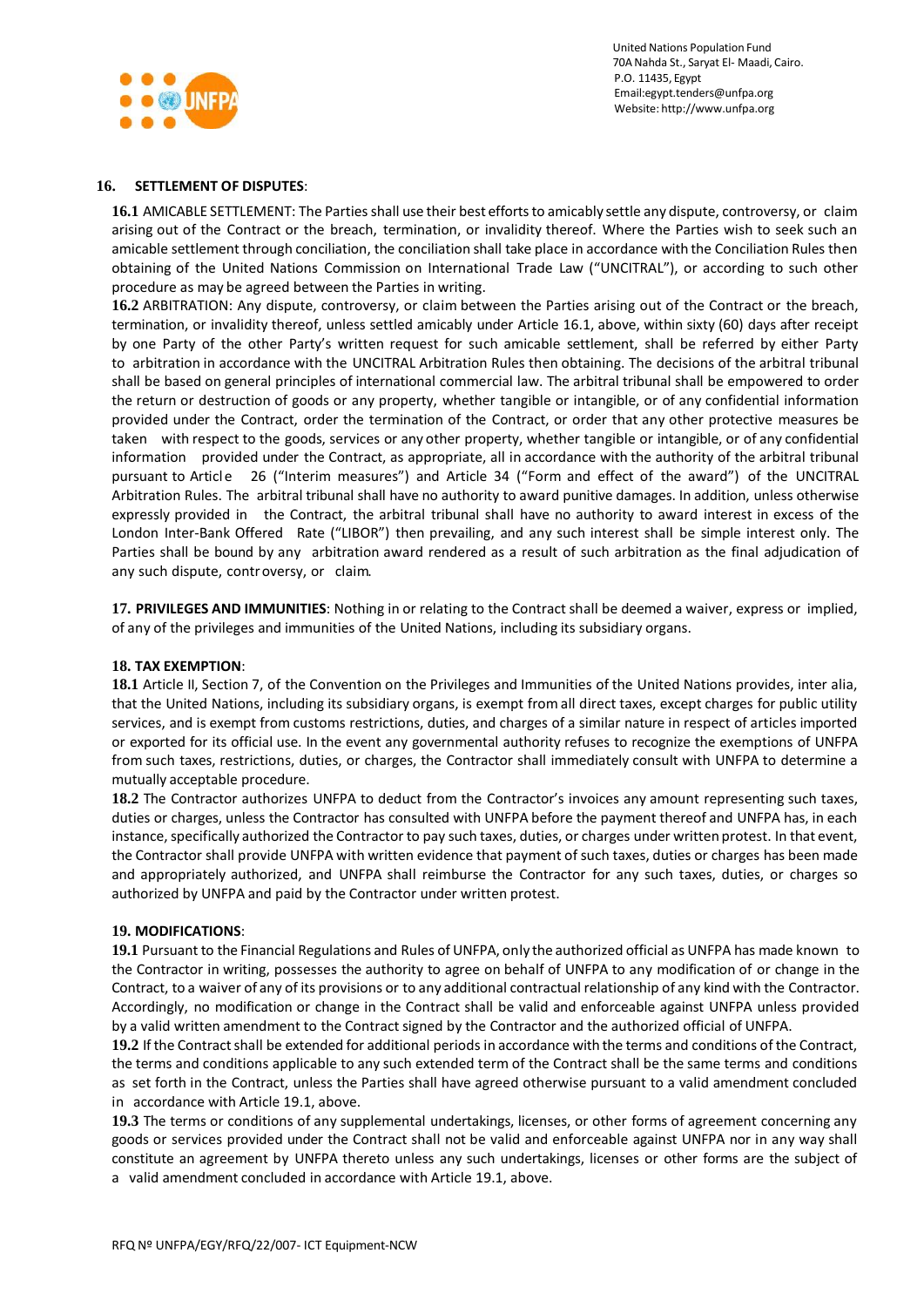

### **20. AUDITS AND INVESTIGATIONS**:

**20.1** Each invoice paid by UNFPA shall be subject to a post-payment audit by auditors, whether internal or external, of UNFPA or the United Nations or by other authorized and qualified agents of UNFPA at any time during the term of the Contract and for a period of three (3) years following the expiration or prior termination of the Contract. UNFPA shall be entitled to a refund from the Contractor for any amounts shown by such audits to have been paid by UNFPA other than in accordance with the terms and conditions of the Contract.

**20.2** UNFPA may conduct investigations relating to any aspect of the Contract or the award thereof, the obligations performed under the Contract, and the operations of the Contractor generally relating to performance of the Contract at any time during the term of the Contract and for a period of three (3) years following the expiration or prior termination of the Contract.

**20.3** The Contractor shall provide its full and timely cooperation with any such inspections, post-payment audits or investigations. Such cooperation shall include, but shall not be limited to, the Contractor's obligation to make available its personnel and any relevant documentation for such purposes at reasonable times and on reasonable conditions and to grant to UNFPA access to the Contractor's premises atreasonable times and on reasonable conditions in connection with such access to the Contractor's personnel and relevant documentation. The Contractor shall require its agents, including, but not limited to, the Contractor's attorneys, accountants or other advisers, to reasonably cooperate with any inspections, post-payment audits or investigations carried out by UNFPA or the United Nations hereunder.

### **21. LIMITATION ON ACTIONS**:

**21.1** Except with respect to any indemnification obligations in Article 5, above, or as are otherwise set forth in the Contract, any arbitral proceedingsin accordance with Article 16.2, above, arisingout of the Contract must be commenced within three years after the cause of action has accrued.

**21.2** The Parties further acknowledge and agree that, for these purposes, a cause of action shall accrue when the breach actually occurs, or, in the case of latent defects, when the injured Party knew or should have known all of the essential elements of the cause of action, or in the case of a breach of warranty, when tender of delivery is made, except that, if a warranty extends to future performance of the goods or any process or system and the discovery of the breach consequently must await the time when such goods or other process or systemis ready to perform in accordance with the requirements of the Contract, the cause of action accrues when such time of future performance actually begins.

**22. ESSENTIAL TERMS**: The Contractor acknowledges and agrees that each of the provisions in Articles 23 to 28 hereof constitutes an essential term of the Contract and that any breach of any of these provisions shall entitle UNFPA to terminate the Contract or any other contract with UNFPA immediately upon notice to the Contractor, without any liability for termination charges or any other liability of any kind.

**23. SOURCE OF INSTRUCTIONS**: The Contractor shall neither seek nor accept instructions from any authority external to UNFPA in connection with the performance of its obligations under the Contract. Should any authority external to UNFPA seek to impose any instructions concerning or restrictions on the Contractor's performance under the Contract, the Contractor shall promptly notify UNFPA and provide all reasonable assistance required by UNFPA. The Contractor shall not take any action in respect of the performance of its obligations under the Contract that may adversely affect the interests of UNFPA, and the Contractor shall performits obligations under the Contract with the fullest regard to the interests of UNFPA.

**24. OFFICIALS NOT TO BENEFIT**: The Contractor warrants that it has not and shall not offer to any representative, official, employee, or other agent of UNFPA any direct or indirect benefit arising from or related to the performance of the Contract or of any other contract with UNFPA or the award thereof or for any other purpose intended to gain an advantage for the Contractor.

**25. OBSERVANCE OF THE LAW**: The Contractor shall comply with all laws, ordinances, rules, and regulations bearing upon the performance of its obligations under the Contract. In addition, the Contractor shall maintain compliance with all obligations relating to its registration as a qualified vendor of goods or services to UNFPA, as such obligations are set forth in the United Nations and UNFPA vendor registration procedures.

**26. CHILD LABOR**: The Contractor represents and warrants that neither it, its parent entities (if any), nor any of the Contractor's subsidiary or affiliated entities (if any) is engaged in any practice inconsistent with the rights set forth in the Convention on the Rights of the Child, including Article 32 thereof, which, inter alia, requires that a child shall be